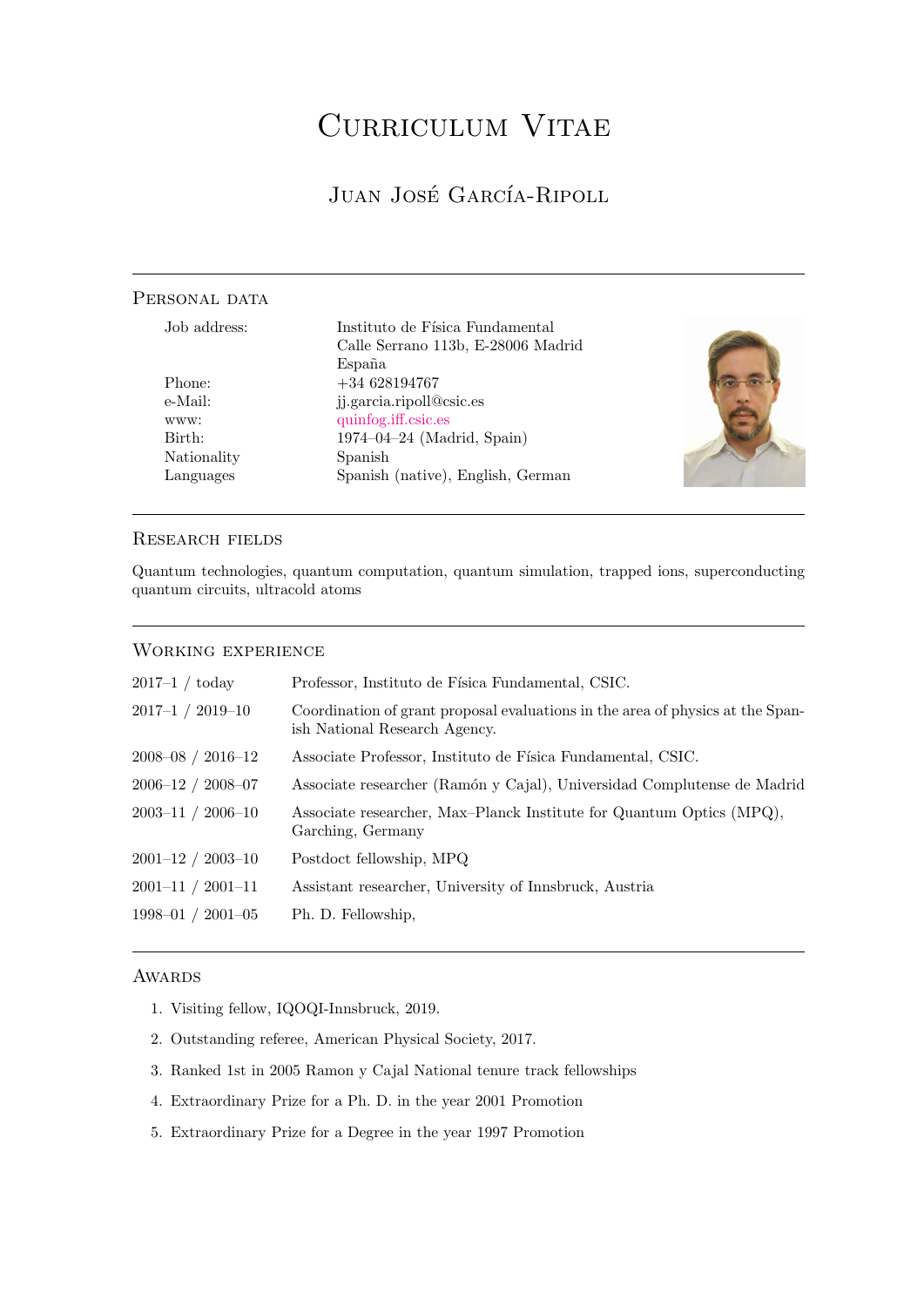### Summary of scientific contributions



Source: [https://publons.com/researcher/2885050/juan-jose-garcia-ripoll](https://publons.com/researcher/2885050/juan-jose-garcia-ripoll/metrics/)

- More than 130 contributions to refereed journals, with an average of 47 citations per work. H-Index 42 [\(WoS\)](https://publons.com/researcher/2885050/juan-jose-garcia-ripoll/metrics) or 49 [\(Google Scholar\)](https://scholar.google.com/citations?user=qiByNwYAAAAJ&hl=en); total citations between 6993 (WoS) and 10398 (Google).
- About 25 invited seminars, 37 invited talks to scientific conferences.
- Organizer of 9 international conferences.
- Supervised or co-supervised 4 PhD thesis, 8 MSc thesis and 6 postdocs.

### Management, committees and referrals

- Spanish representative (Sherpa) at the European Quantum Communication Initiative.
- Coordinator of CSIC's Platform on Quantum Technologies QTEP [\(https://qtep.csic.es\)](https://qtep.csic.es).
- Coordinator of project and grant proposal evaluation for the physics area at the National Science Agency in Spain (2017-2019).
- President of the Group on Quantum Information from the Spanish Royal Physical Society (2016-2019).
- Project evaluator for: AEI (España), DFG (Germany), FWF (Austria), CONICYT/FONDECYT (Chile), NSF (USA), SNF (Suiza).
- Referee for: Nature, Nature Communications, Physical Review X, Physical Review Letters, New Journal of Physics, Physical Review A, Physica B, Optics Express, Europhysics Letters, Proceedings of the Royal Society A, Quantum Information and Communication.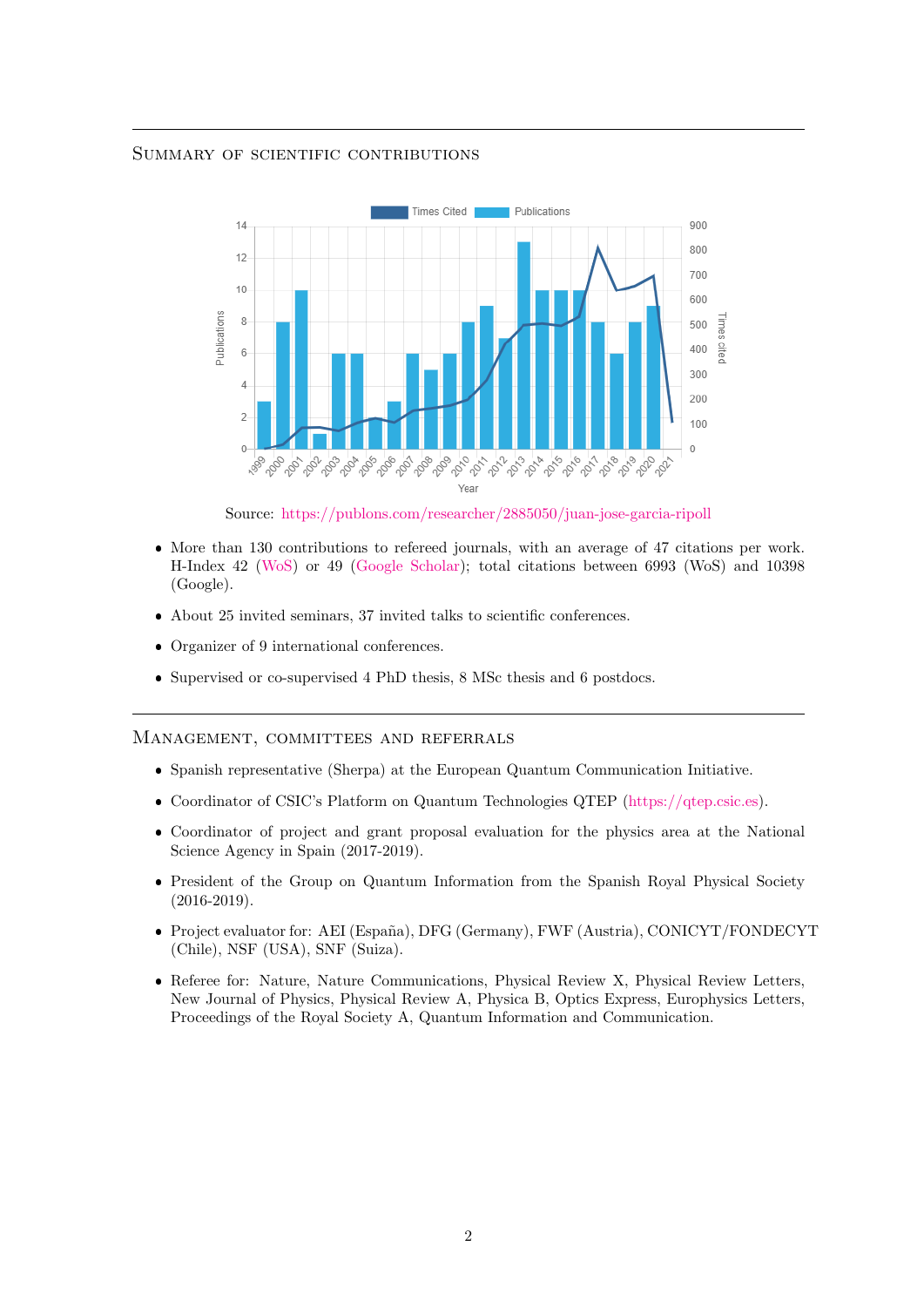# PROJECTS

| 2020 / 2022 | SuperQuLAN<br>FET-Open project<br>Juan José García-Ripoll (IP)<br>TU Vienna, CSIC, ETHZ, Zurich Inst., MPQ.                                                                                                              |
|-------------|--------------------------------------------------------------------------------------------------------------------------------------------------------------------------------------------------------------------------|
| 2020 / 2022 | Avagus<br>FET-Open project<br>Juan José García-Ripoll (IP)<br>IFAE, CSIC, Univ. Glasgow, KIT, CNRS, HQS Simulations, Qilimanjaro.                                                                                        |
| 2020 / 2021 | Red de Información y Tecnologías Cuánticas<br>Programa Estatal de Fomento de la Investigación Científica y Técnica de<br>Excelencia, RED2018-102707-E<br>Juan José García-Ripoll<br>$CSIC$ , 60.000 euros.               |
| 2018 / 2019 | COBOSAM Correlated Boson Sampling Metrology<br>AFOSR/JA Assian Ofice Of Aerospace R&D<br>Juan José García-Ripoll<br>CSIC, \$50.000.                                                                                      |
| 2017 / 2018 | Red de Información y Tecnologías Cuánticas<br>Programa Estatal de Fomento de la Investigación Científica y Técnica de<br>Excelencia, FIS2016-81891-REDT<br>Juan José García-Ripoll<br>$CSIC$ , 30.000 euros.             |
| 2016 / 2018 | Tecnologías cuánticas con qubits y campos<br>Programa Estatal de Fomento de la Investigación Científica y Técnica de<br>Excelencia, FIS2015-70856-P<br>Juan José García-Ripoll<br>$CSIC$ , $84.200$ euros.               |
| 2013 / 2015 | Tecnologías de la información cuántica con átomos, moléculas y circuitos<br>Plan Nacional de Investigación Fundamental no Orientada, FIS2012-33022<br>Juan José García-Ripoll<br>CSIC, 102.960 euros.                    |
| 2012 / 2015 | <b>PROMISCE: Propagating Microwaves in Strongly Coupled Environments</b><br>FET-Open STREP project<br>Juan José García-Ripoll (Coord.)<br>CSIC, UPV-EHU, Chalmers, TU Munich / WMI.                                      |
| 2011 / 2014 | <b>IOTA</b> : Ion Traps for Tomorrow's Applications<br>Ref: COST MP1001, COST Networks<br>M. Knoop (Chair), Juan José García-Ripoll (Spanish Committee Member)<br>15 EU Countries.                                       |
| 2010 / 2015 | POLATOM<br>ESF Research Networking Programme<br>G. M. Kavoulakis (Coordinator), Juan José García-Ripoll (PI at CSIC)<br>12 EU Countries.                                                                                 |
| 2010 / 2012 | MOLOPTLAT - Molecule formation and quantum correlation in optical lat-<br>tices<br>FP7 PEOPLE Programme (FP7-PEOPLE-2009-IEF-251913)<br>J. Mur-Petit (M. Curie Postdoc), J. J. García-Ripoll (Supervisor)<br><b>CSIC</b> |
| 2010 / 2013 | QUITEMAD - Quantum Information Technologies in Madrid, Plan PRICIT,<br>Comunidad Autónoma de Madrid,                                                                                                                     |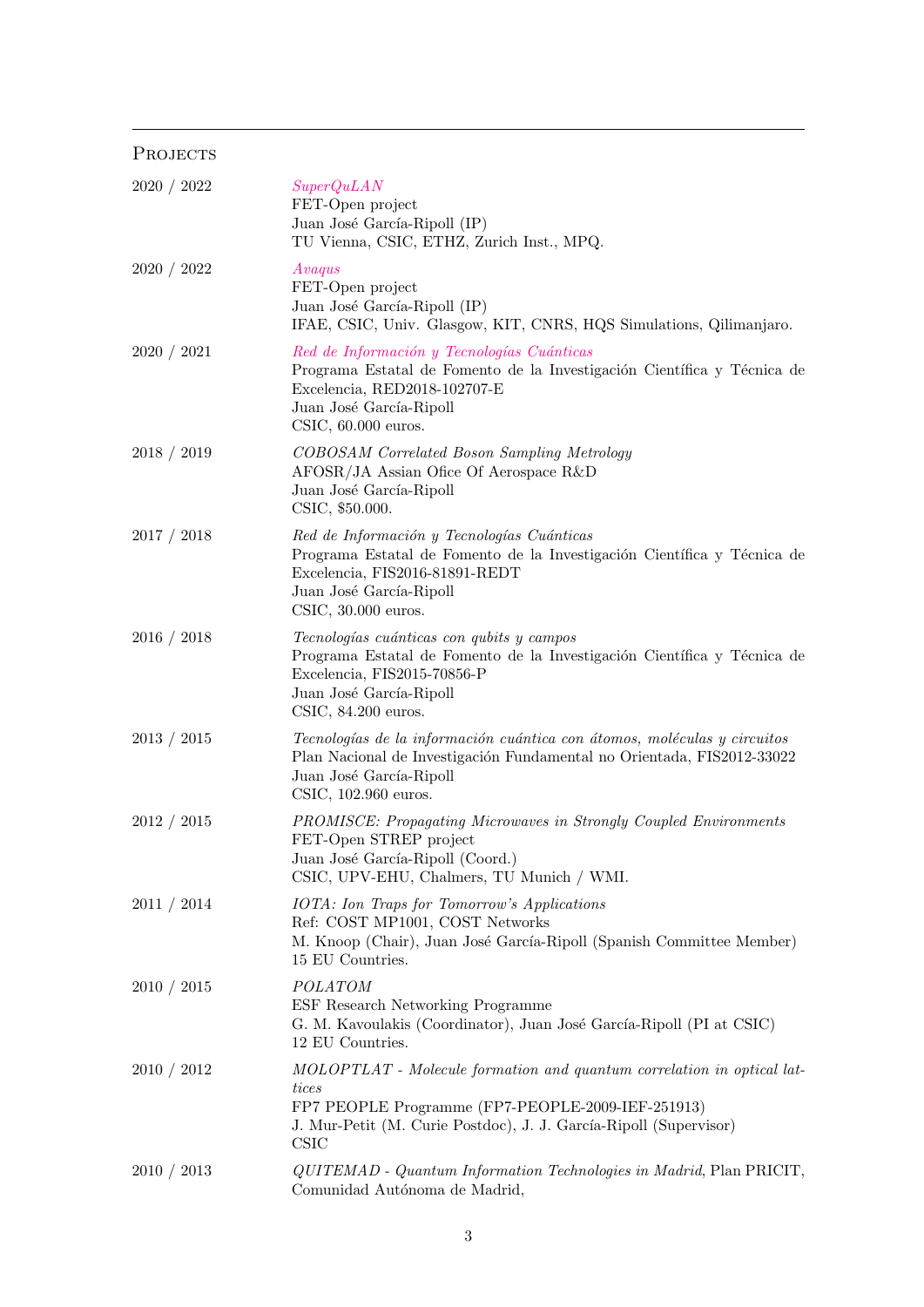|              | M. A. Martín-Delgado (Coord.)<br>UCM, UC3M, UPM, CSIC                                                                                                                                     |
|--------------|-------------------------------------------------------------------------------------------------------------------------------------------------------------------------------------------|
| 2009<br>2011 | Información cuántica y sistemas fuertemente correlacionados<br>Ref. FIS2009-10061, Proyectos de Investigación Fundamental, MICINN<br>M. A. Martín-Delgado (PI)<br>Univ. Complutense, CSIC |
| 2008 / 2009  | Información cuántica: implementaciones físicas<br>Ref. 200850I044, Proyectos Intramurales, CSIC<br>J. J. García–Ripoll (PI)                                                               |

# RESEARCH VISITS

| $2017 - 04 - 02 / 04 - 22$ | IQOQI (Innsbruck, AT).                                                |
|----------------------------|-----------------------------------------------------------------------|
| $2016 - 02 - 01 / 03 - 11$ | IQOQI (Innsbruck, AT).                                                |
| $2015 - 10 - 05 / 30$      | Kavli Institute of Theoretical Physics, (Santa Barbara, US).          |
| $2013 - 08 - 25 / 30$      | University of Chalmers (SE)                                           |
| $2011 - 02 - 13 / 24$      | University of Leeds (UK)                                              |
| $2010 - 04 - 18 / 05 - 16$ | Max-Planck Institute of Quantum Optics, Garching by Munich (DE)       |
| $2010 - 03 - 25 / 03 - 26$ | Universidad de Barcelona (ES)                                         |
| $2007 - 04 - 21 / 05 - 25$ | Kavli Institute for Theoretical Physics, Santa Barbara (USA)          |
| $2007 - 02 - 25 / 03 - 02$ | Universidad Autónoma de Barcelona (ES)                                |
| $2007 - 01 - 22 / 02 - 02$ | DAMTP, University of Cambridge (UK)                                   |
| $2000 - 05 - 01 / 05 - 13$ | Universidad de Lisboa (PT)                                            |
| 1999–11                    | Optical Sciences Center, Australian National University Canberra (AU) |
| 1998–10                    | Theoretical Physics Institute, Univ. of Innsbruck (AT)                |
|                            |                                                                       |

# Invited seminars, colloquia

| $2020 - 07 - 02$ | Superconducting Quantum Circuits, Optical Society of America Webinars<br>(USA).                                        |
|------------------|------------------------------------------------------------------------------------------------------------------------|
| $2017 - 10 - 06$ | <i>Quantum Microwave Photonics</i> , Niels Bohr Institute, Copenhaguen (DK).                                           |
| $2017 - 06 - 28$ | Ultrastrong light-matter interactions, Imperial College, London (UK).                                                  |
| 2017-08-24       | Microwave photonics: from ultrastrong coupling to scattering tomography,<br>Walther-Meissner-Institut, Garching (DE).  |
| $2016 - 12 - 21$ | Ultrastrong light-matter interaction with propagating photons, Néel Institute,<br>Grenoble (FR).                       |
| $2016 - 10 - 14$ | Ultrastrong light-matter interaction with propagating photons, Dept. of Physics,<br>Univ. of Oxford (UK).              |
| $2016 - 06 - 01$ | <i>Microwave photonics</i> , Institute of Microelectronics in Madrid IMM-CNM-<br>CSIC, Madrid (ES).                    |
| $2015 - 12 - 15$ | Spin-boson model: from microwave photonics to quantum magnetism Uni-<br>versity of Leeds, Leeds (UK).                  |
| $2015 - 06 - 11$ | <i>Spin-boson model: from microwave photonics to quantum magnetism Johannes-</i><br>Gutemberg-Universität, Mainx (DE). |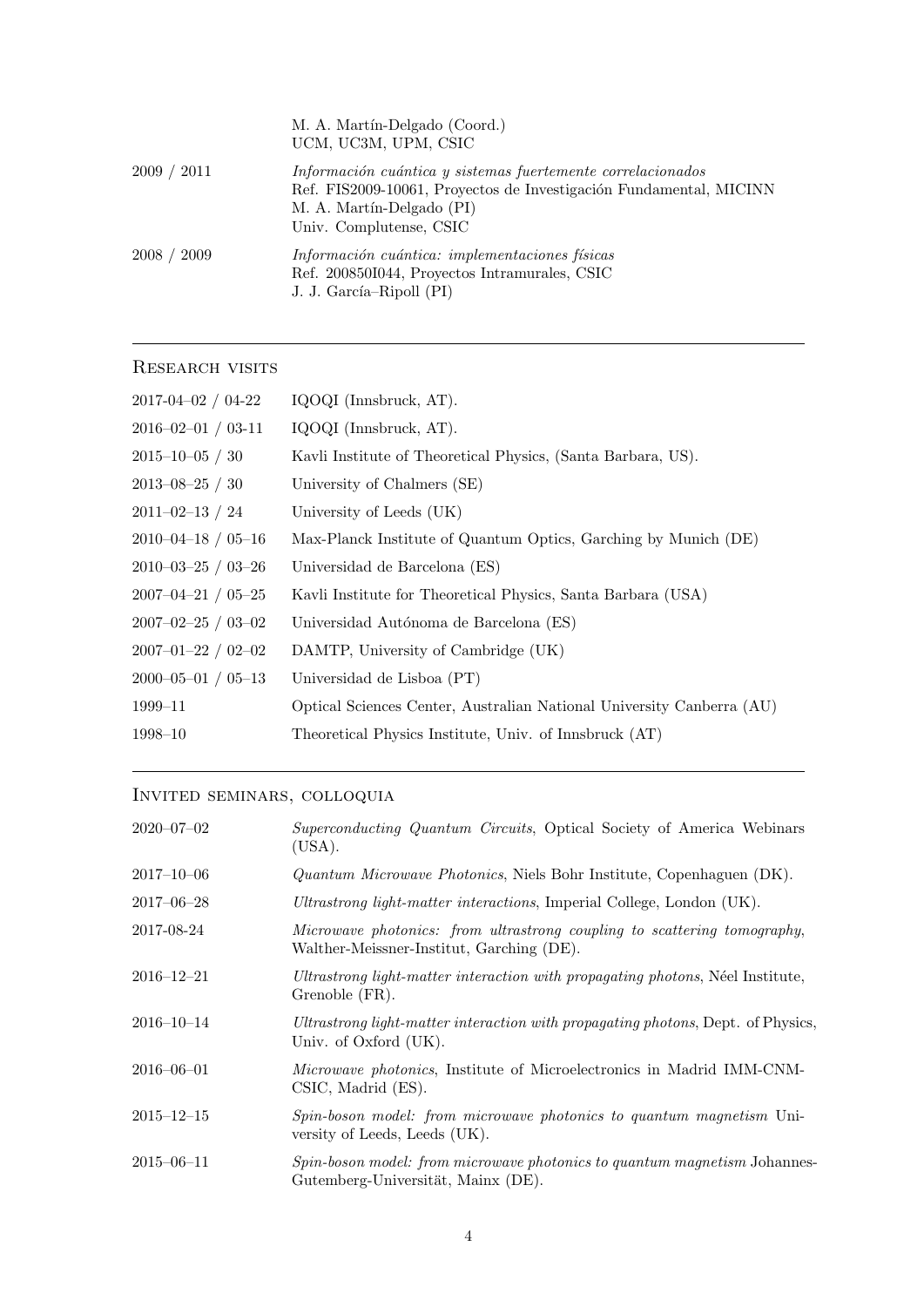| $2013\hbox{--}08\hbox{--}28$ | Ultrastrong coupling in propagating microwave photons, University of Chalmers,<br>Gothemborg (SE).                           |
|------------------------------|------------------------------------------------------------------------------------------------------------------------------|
| $2013 - 08 - 21$             | Trapped ion quantum-gate technologies, University of Hannover, Hannover<br>(DE).                                             |
| $2013 - 05 - 14$             | Información y computación cuánticas, Universidad de Granada (ES).                                                            |
| $2012 - 06 - 12$             | Temperature-independent quantum logic for molecular spectroscopy, PTB,<br>Braunschweig (DE).                                 |
| $2011 - 10 - 19$             | Seeing topological order in ultracold atoms, University of Leeds, Leeds (UK).                                                |
| $2011 - 02 - 23$             | Superconducting quantum circuits, University of Leeds, Leeds (UK).                                                           |
| $2011 - 02 - 02$             | Superconducting quantum circuits, Universidad Autónoma de Madrid.                                                            |
| $2010 - 05 - 31$             | Quantum Information processing with superconducting circuits, Universidad<br>de Zaragoza.                                    |
| $2010 - 03 - 23$             | Strong and ultrastrong interactions in circuit-QED, Universidad de Barcelona.                                                |
| $2009 - 04 - 30$             | Strong correlations in optical lattices, ICMM-CSIC, Madrid.                                                                  |
| $2008 - 06 - 13$             | Strong correlations in optical lattices, Univ. de las Islas Baleares, Mallorca.                                              |
| $2007 - 11 - 28$             | Quantum simulation with superconducting qubits, Ludwig-Maximillian Uni-<br>versity, Munich (DE).                             |
| $2007 - 10 - 26$             | Pairing of bosonic atoms induced by optical lattices, ICFO, Castelldefells                                                   |
| $2007 - 05 - 19$             | Ultracold atoms: Quantum Simulation and Computation, IFF-CSIC, Madrid                                                        |
| $2007 - 05 - 07$             | Matrix Product States, IFF-CSIC, Madrid.                                                                                     |
| $2007 - 05 - 01$             | Melting of an entangled Mott-insulator, Universidad Autónoma de Barcelona.                                                   |
| $2006 - 02 - 17$             | Numerical algorithms for the simulation of cold atoms in optical lattices,<br>University of Stuttgart (DE)                   |
| $2005 - 09 - 07$             | Cold atoms: from Quantum Information to Condensed Matter Physics<br>Universidad Autónoma de Barcelona (ES)                   |
| $2005 - 02 - 08$             | Matrix Product States with Applications<br>University of Stuttgart (DE)                                                      |
| $2004 - 04 - 01$             | Cold atoms: from Quantum Information to Condensed Matter Physics<br>LPTMS, Orsay (FR)                                        |
| $2004 - 10 - 13$             | Coherent control of Trapped Ions using off-resonant light<br>Institute for Theoretical Physics, University of Innsbruck (AT) |
| $2003 - 10 - 20$             | Speed limits for Quantum Computing with Trapped Ions<br>E. T. H. Zürich (SW)                                                 |
| $2003 - 01 - 22$             | Quantum Control and Quantum Computing<br>Institute for Theoretical Physics, University of Innsbruck (AT)                     |

# Supervision and teaching

## Thesis

| $2012 - 2017$ | Tesis de doctorado:                                                                |
|---------------|------------------------------------------------------------------------------------|
|               | Entanglement and Correlations in Quantum Many-body Systems, Andrea                 |
|               | Cadarso Rebolledo, co-supervised by J. J. García-Ripoll y D. Pérez-García,         |
|               | Univ. Complutense (ES), sobresaliente cum-laude.                                   |
| $2010 - 2014$ | Tesis de doctorado:                                                                |
|               | <i>Measuring entanglement and topology in optical lattices</i> Emilio Alba Linero, |
|               | Univ. Complutense (ES), sobresaliente cum-laude.                                   |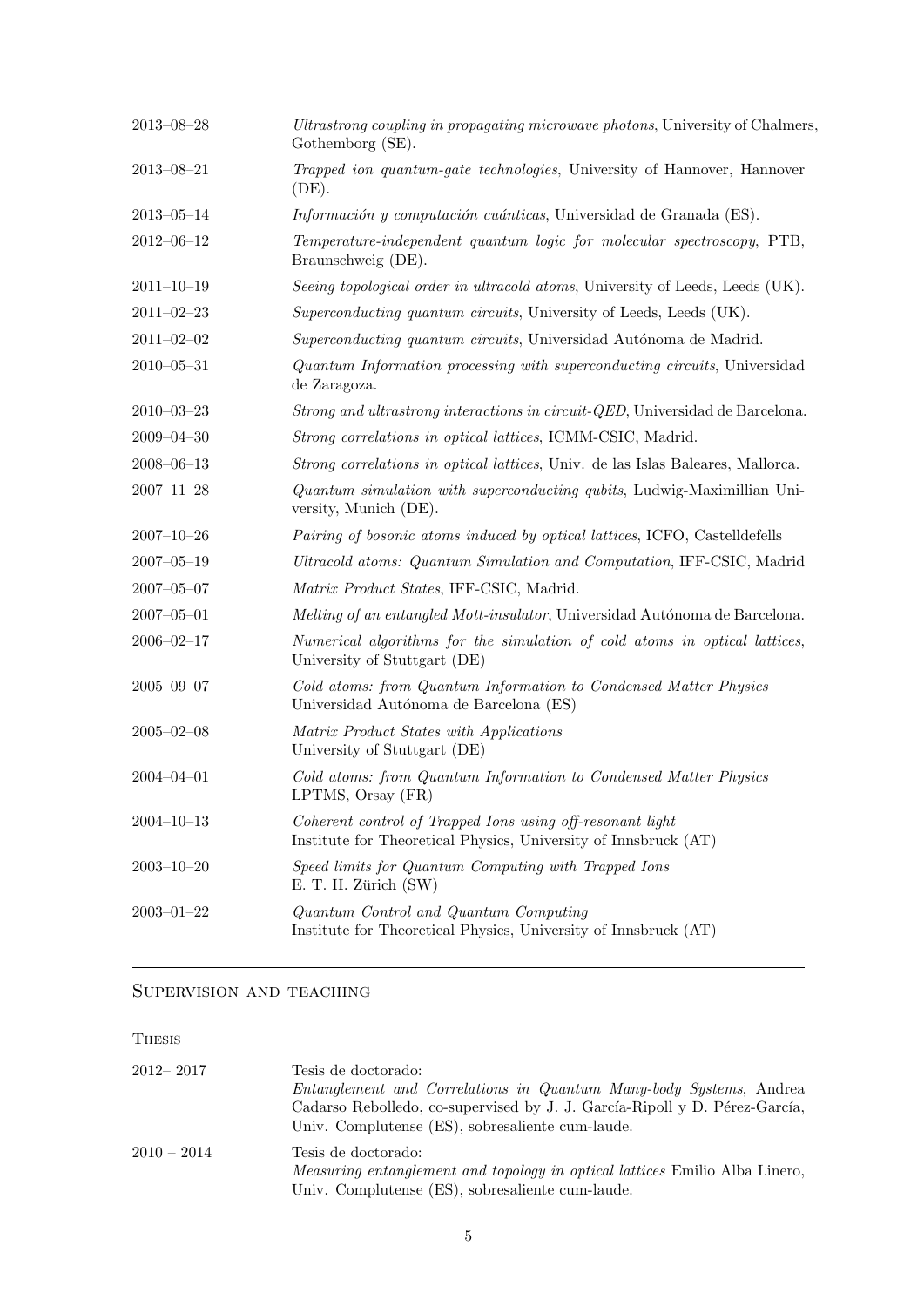2009 – 2013 Tesis de doctorado: Control of ultrastrongly coupled systems in circuit quantum electrodynamics Borja Peropadre López, Univ. Complutense (ES), sobresaliente cum-laude

University teaching and specialized schools

| $2016 - 02 - 01/28$ | Microwave Quantum Photonics<br>Master and PhD course, 2,5 E.C.T.S<br>University of Innsbruck / IQOQI (AT)                                                     |
|---------------------|---------------------------------------------------------------------------------------------------------------------------------------------------------------|
| 2014 / 2017         | Quantum Simulation<br>Shared teaching in master course, $12 h / 2 E.C.T.S$ per year<br>Facultad de Físicas, Univ. Complutense de Madrid (ES)                  |
| 2007 / 2013         | Información y Computación Cuánticas<br>Shared teaching in master course, $12 h / 2 E.C.T.S$ per year<br>Facultad de Físicas, Univ. Complutense de Madrid (ES) |
| $2011 - 07 - 19$    | Computación cuántica<br>Curso de verano Fronteras de la Computación<br>Centro de Ciencias de Benasque (ES)                                                    |
| $2011 - 07 - 11/15$ | Un paseo por las fronteras de la ciencia<br>Curso de verano Universidad de Málaga,<br>Organizado por Emilio Alba Conejo y J.J.G.R<br>Archidona (ES).          |
| $2009 - 04$         | Quantum Information and Computation<br>Master course, 18 h<br>Univ. Autónoma de Barcelona (ES)                                                                |
| $2008 - 07$         | Computación e Información Cuánticas<br>Curso de El Escorial, Tendencias Actuales de la Matemática Interdisciplinar<br>El Escorial (ES)                        |
| 2000 / 2001         | <b>Numerical Analysis</b><br>Full teaching, 60 h<br>E.T.S.I. Industriales, Univ. de Castilla–La Mancha, Ciudad Real (ES)                                      |
| 1998 / 1999         | <b>Numerical Analysis</b><br>Shared teaching, 30 h<br>E.T.S.I. Industriales, Univ. de Castilla–La Mancha, Ciudad Real (ES)                                    |
|                     |                                                                                                                                                               |

### **PUBLICATIONS**

**PATENTS** 

1. Detector de fotones en el rango de microondas y método de detección, J. J. García-Ripoll (CSIC), G. Romero (USACH), E. Solano (UPV-EHU), Ref. #200892933, 2008–10–17, Spain

### Peer–reviewed papers

- 1. [Projected Entangled Pair States: Fundamental Analytical and Numerical Limitations,](http://dx.doi.org/doi.org/10.1103/PHYSREVLETT.125.210504) G. Scarpa, A. Molnár, Y. Ge, J. J. García-Ripoll, N. Schuch, D. Pérez-García, and S. Iblisdir, Phys. Rev. Lett. 125, 210504 (2020).
- 2. [Quantum Control of Frequency-Tunable Transmon Superconducting Qubits](http://dx.doi.org/doi.org/10.1103/PHYSREVAPPLIED.14.044035), J. J. García-Ripoll, A. Ruiz-Chamorro, E. Torrontegui, Phys. Rev. Appl. 14, 044035 (2020).
- 3. [Seeing topological edge and bulk currents in time-of-flight images](http://dx.doi.org/10.1103/PhysRevB.102.041123), A. Rubio-García, C. N. Self, J. J. García-Ripoll, J. K Pachos, Phys. Rev. B 102, 041123 (2020).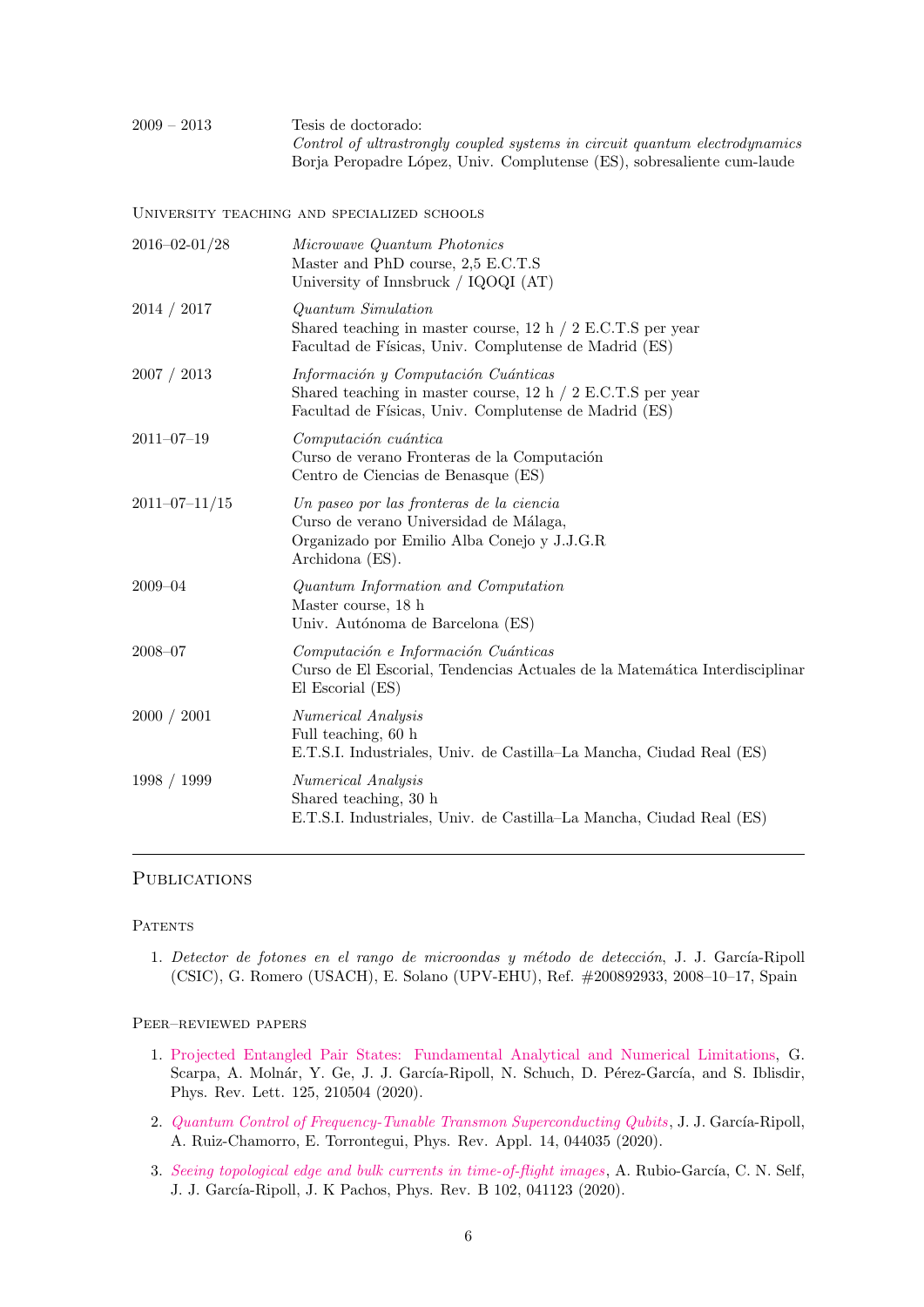- 4. [Topological bulk states and their currents](http://dx.doi.org/10.1103/PhysRevB.102.045424), C. N. Self, A. Rubio-García, J. J. García-Ripoll, J. K Pachos, Phys. Rev. B 102, 045424 (2020).
- 5. [Qubit-photon corner states in all dimensions](http://dx.doi.org/10.1103/PhysRevResearch.2.023082), A. Feiguin, J. J. García-Ripoll, A. González-Tudela, Phys. Rev. Research 2 (2), 023082 (2020).
- 6. [Mediator-assisted cooling in quantum annealing](http://dx.doi.org/10.1103/PhysRevA.101.032324), M. Pino, J. J. García-Ripoll, Phys. Rev. A 101 (3), 032324 (2020).
- 7. [Fast High-Fidelity Quantum Nondemolition Qubit Readout via a Nonperturbative Cross-Kerr](http://dx.doi.org/10.1103/PhysRevX.10.011045) [Coupling](http://dx.doi.org/10.1103/PhysRevX.10.011045), R. Dassonneville, T. Ramos, V. Milchakov, L. Planat, E. Dumur, F. Foroughi, J. ´ Puertas, S. Leger, K. Bharadwaj, J. Delaforce, C. Naud, W. Hasch-Guichard, J. J. García-Ripoll, N. Roch, O. Buisson, Phys. Rev. X 10 (1), 011045 (2020).
- 8. [Quantum Simulation of Non-Perturbative Cavity QED with Trapped Ions](http://dx.doi.org/10.1002/qute.201900125) , T. Jaako, J.J. Garcia-Ripoll, P. Rabl, Advanced Quantum Technologies 3 (4), 1900125 (2020).
- 9. [Modulated Continuous Wave Control for Energy-Efficient Electron-Nuclear Spin Coupling](http://dx.doi.org/10.1103/PhysRevLett.122.010407), J. Casanova, E. Torrontegui, M. B. Plenio, J. J. García-Ripoll, E. Solano, Phys. Rev. Lett. 122, 010407 (2019).
- 10. [Ultrastrong-coupling circuit QED in the radio-frequency regime](http://dx.doi.org/10.1103/PhysRevA.100.043815), T. Jaako, J. J. García-Ripoll, P. Rabl, Phys. Rev. A 100 (4), 043815 (2019).
- 11. [Single photons by quenching the vacuum](http://dx.doi.org/10.1103/PhysRevLett.123.013601), E. Sánchez-Burillo, L. Martín-Moreno, J. J. García-Ripoll, D. Zueco, Phys. Rev. Lett. 123 (1), 013601 (2019).
- 12. [Unitary quantum perceptron as efficient universal approximator](http://dx.doi.org/10.1209/0295-5075/125/30004), E. Torrontegui, J. J. García-Ripoll, EPL 125, 30004 (2019).
- 13. [Ultrastrongly dissipative quantum Rabi mode](http://dx.doi.org/10.1103/PhysRevA.99.013807), D. Zueco and J. J. García-Ripoll, Phys. Rev. A 99, 013807 (2019).
- 14. [Quantum annealing in spin-boson model: form a perturbative to an ultrastrong mediated cou](http://dx.doi.org/10.1088/1367-2630/aaeeea)[pling](http://dx.doi.org/10.1088/1367-2630/aaeeea), New J. Phys. 20, 113027 (2019).
- 15. [Correlated dephasing noise in single-photon scattering](http://dx.doi.org/10.1088/1367-2630/aae73b), T. Ramos and J. J. García-Ripoll, New J. Phys. 20, 105007 (2019).
- 16. [Ultrastrong coupling few-photon scattering theory](http://dx.doi.org/10.1103/PhysRevLett.120.153602), T. Shi, Y. Chang and J. J. García-Ripoll, Phys. Rev. Lett. 120, 153602 (2018).
- 17. [Emergent causality and the N-photon scattering matrix in waveguide QED](http://dx.doi.org/10.1088/1367-2630/aa9cc2), E. Sánchez-Burillo, A. Cadarso, L. Martín-Moreno, J. J. García-Ripoll, D. Zueco, New J. Phys. 20, 013017 (2018).
- 18. [Quantum probe of an on-chip broadband interferometer for quantum microwave photonics](http://dx.doi.org/10.1088/1361-6668/aad8f4), Supercond. Sci. Technol. 31, 115002 (2018).
- 19. [Quantum emulation of molecular force fields: A blueprint for a superconducting architecture](http://dx.doi.org/10.1103/PhysRevLett.119.153601), D. G. Olivares, B. Peropadre, J. Huh, J. J. García-Ripoll, Phys. Rev. Appl. 8, 064008 (2017).
- 20. [Multiphoton scattering tomography with coherent states](http://dx.doi.org/10.1103/PhysRevLett.119.153601), T. Ramos, J. J. García-Ripoll, Phys. Rev. Lett. 119, 153601 (2017).
- 21. [Coherent manipulation of three-qubit states in a molecular single-ion magnet](http://dx.doi.org/10.1103/PhysRevB.95.064423), M. D. Jenkins, Y. Duan, B. Diosdado, J. J. García-Ripoll, A. Gaita-Arino, C. Giménez-Sáiz, P. J. Alonso, E. Coronado, F. Luis, Phys. Rev. B. 95, 064423 (2017).
- 22. [Dynamical signatures of bound states in waveguide QED](http://dx.doi.org/10.1103/PhysRevA.96.023831), E. Sánchez-Burillo, D. Zueco, L. Martín-Moreno, J. J. García-Ripoll, Phys. Rev. A 96, 023831 (2017).
- 23. [Equivalence between spin Hamiltonians and boson sampling](http://dx.doi.org/10.1103/PhysRevA.95.032327), B. Peropadre, A. Aspuru-Gúzik, J. J. García-Ripoll, Phys. Rev. A 95, 032327 (2017).
- 24. [Quantum Estimation Methods for Quantum Illumination](http://dx.doi.org/10.1103/PhysRevLett.118.070803), M. Sanz, U. Las Heras, J. J. García-Ripoll, E. Solano, R. Di Candia, Phys. Rev. Lett. 118, 070803 (2017).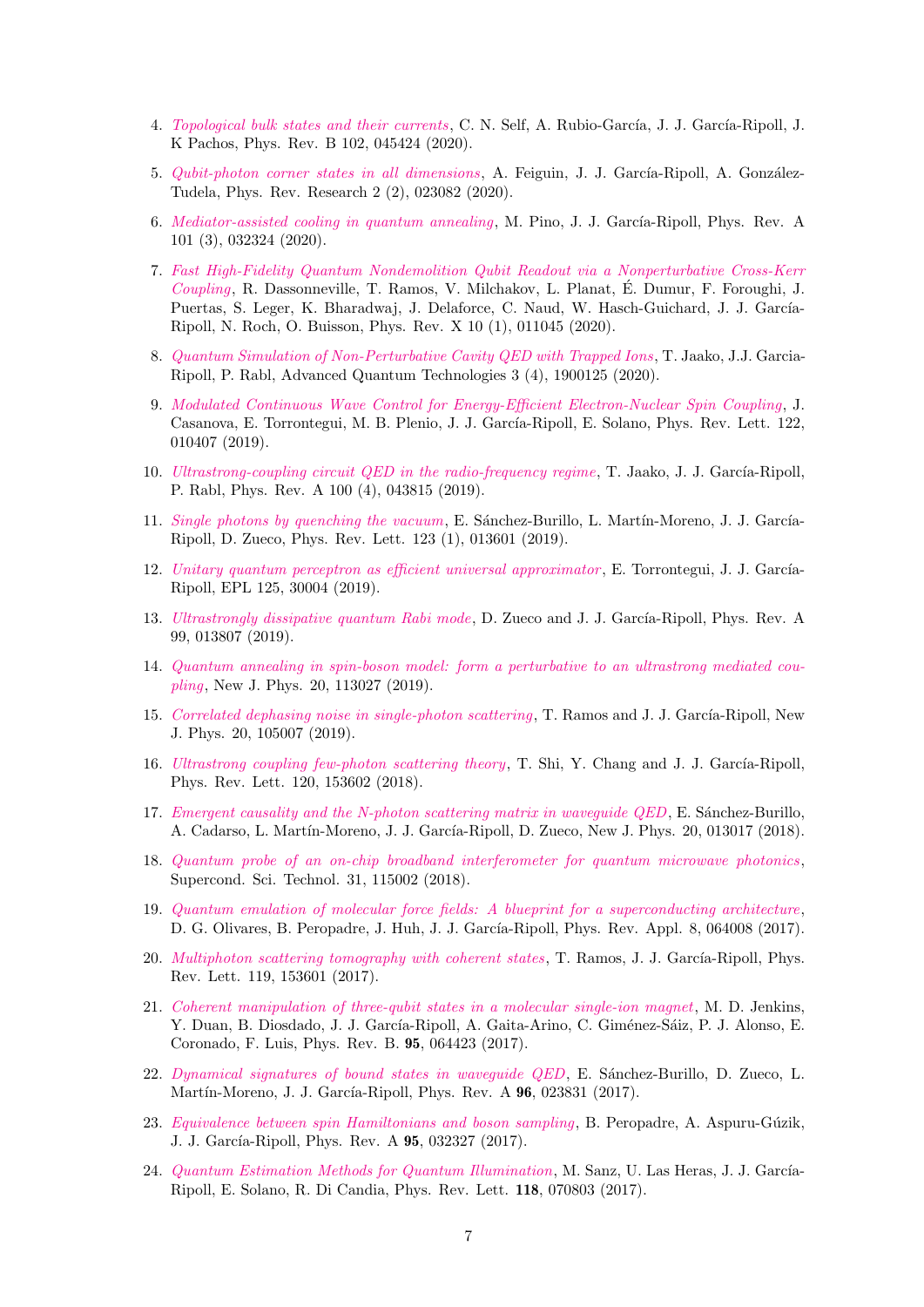- 25. [Ultrastrong coupling of a single artificial atom to an electromagnetic continuum in the nonper](http://dx.doi.org/10.1038/nphys3905)[turbative regime](http://dx.doi.org/10.1038/nphys3905), P. Forn-Díaz, J. J. García-Ripoll, B. Peropadre, et al., Nat. Phys. 13, 39-43 (2017).
- 26. [One- ad two-photon scattering from generalized V-type atoms](http://dx.doi.org/10.1103/PhysRevA.94.053857), E. Sánchez-Burillo, L. Martín-Moreno, D. Zueco, J. J. García-Ripoll, Phys. Rev. A 94, 053857 (2016).
- 27. [Quantum simulation with a boson sampling circuit](http://dx.doi.org/10.1103/PhysRevA.94.053857), D. González Olivares, B. Peropadre, A. Aspuru-Guzik, J. J. García-Ripoll, Phys. Rev. A **94**, 022319 (2016).
- 28. [Full two-photon down-conversion of a single photon](http://dx.doi.org/10.1103/PhysRevA.94.053814), E. Sanchez-Burillo, L. Martin-Moreno, J. J. García-Ripoll, D. Zueco, Phys. Rev. A **94**, 053814 (2016).
- 29. [Ultrastrong coupling in two-resonator circuit QED](http://dx.doi.org/10.1103/PhysRevB.94.214501), A. Baust, E. Hoffmann, M. Haeberlein et al, Phys. Rev. B. 93, 214501 (2016).
- 30. [Ultrastrong coupling phenomena beyond the Dicke model](http://dx.doi.org/10.1103/PhysRevA.94.033850), T. Jaako, Z.-L. Xiang, J. J. García-Ripoll, P. Rabl, Phys. Rev. A 94, 033850 (2016).
- 31. [Dynamical polaron Ansatz: A theoretical tool for the ultrastrong coupling regime in circuit](http://dx.doi.org/10.1103/PhysRevA.93.043843) [QED](http://dx.doi.org/10.1103/PhysRevA.93.043843), G. D´ıaz-Camacho, A. Berm´udez, J. J. Garc´ıa-Ripoll, Phys. Rev. A 93, 043843 (2016)
- 32. [Topological phases of shaken quantum Ising lattices](http://dx.doi.org/10.1088/1367-2630/18/2/023030), S. Fernández-Lorenzo, J. J. García-Ripoll, D. Porras, New J. Phys. 18, 023030 (2016)
- 33. [Winding number order in the Haldane model with interactions](http://dx.doi.org/10.1088/1367-2630/18/3/033022 ) , E. Alba, J. K. Pachos, J. J. García-Ripoll, New J. Phys. 18, 033022 (2016)
- 34. [Driven spin-boson Luttinger liquids](http://dx.doi.org/10.1088/1367-2630/17/11/115011), A. Kurcz, J. J. García-Ripoll, A. Bermúdez, New J. Phys. 17, 115011 (2015)
- 35. Light-matter decoupling and  $A^2$  [term detection in superconducting circuits](http://dx.doi.org/10.1038/srep16055), J. J. García-Ripoll, B. Peropadre, S. De Liberato, Sci. Rep. 5, 16055 (2015)
- 36. [Measuring molecular electric dipoles using trapped atomic ions and ultrafast laser pulses](http://dx.doi.org/10.1103/PhysRevA.91.012504) , J. Mur-Petit, J.J. Garcia-Ripoll, Phys. Rev. A 91, 012504 (2015).
- 37. [Scattering in the ultrastrong regime: nonlinear optics with one photon](http://dx.doi.org/10.1103/PhysRevLett.113.263604), E. Sánchez-Burillo, D. Zueco, J. J. García-Ripoll, L Martín-Moreno, Physical Review Letters 113, 263604 (2014).
- 38. [Continuous matrix product states for coupled fields: Application to Luttinger liquids and quan](http://dx.doi.org/10.1103/PhysRevB.90.235142)[tum simulators](http://dx.doi.org/10.1103/PhysRevB.90.235142), F. Quijandría, J. J. García-Ripoll, D. Zueco, Physical Review B 90, 235142 (2014).
- 39. [Inducing nonclassical lasing via periodic drivings in circuit quantum electrodynamics](http://dx.doi.org/10.1103/PhysRevLett.113.193601) , C. Navarrete-Benlloch, J. J. García-Ripoll, D. Porras, Physical review letters 113, 193601 (2014).
- 40. [The Bose Hubbard model with squeezed dissipation](http://dx.doi.org/10.1088/0953-4075/48/5/055302), F. Quijandría, U. Naether, D. Porras, J. J. García-Ripoll, D. Zueco, J. Phys. B 48, 055302 (2015).
- 41. [Detection of Chern numbers and entanglement in topological two-species systems through sub](http://dx.doi.org/10.1088/1367-2630/16/8/083022)[system winding numbers](http://dx.doi.org/10.1088/1367-2630/16/8/083022), J. de Lisle, Suvabrata De, E. Alba, A. Bullivant, J. J. Garcia-Ripoll, V. Lahtinen, J. K. Pachos, New J. Phys. 16, 083022 (2014)
- 42. [Collective modes of a trapped ion-dipole system](http://dx.doi.org/10.1007/s00340-013-5705-x), J. Mur-Petit, J. J. García-Ripoll, Appl. Phys. B 114, 283–294 (2014)
- 43. [Entanglement detection in coupled particle plasmons](http://dx.doi.org/10.1103/PhysRevLett.112.216805), J. del Pino, J. Feist, F. J. García-Vidal, J. J. García-Ripoll, Phys. Rev. Lett. 111, 216805 (2014).
- 44. [Hybrid quantum magnetism in circuit-QED: from spin-photon waves to many-body spectroscopy](http://dx.doi.org/10.1103/PhysRevLett.112.180405), A. Kurcz, A. Bermudez, J. J. García-Ripoll, Phys. Rev. Lett. **112**, 180405 (2014)
- 45. [Lattice scars: Surviving in an open discrete billiard](http://dx.doi.org/10.1088/1367-2630/16/3/035005), V. Fernández-Hurtado, J. Mur-Petit, J. J. García-Ripoll, R. A. Molina, New J. Phys. 16, 035005 (2014)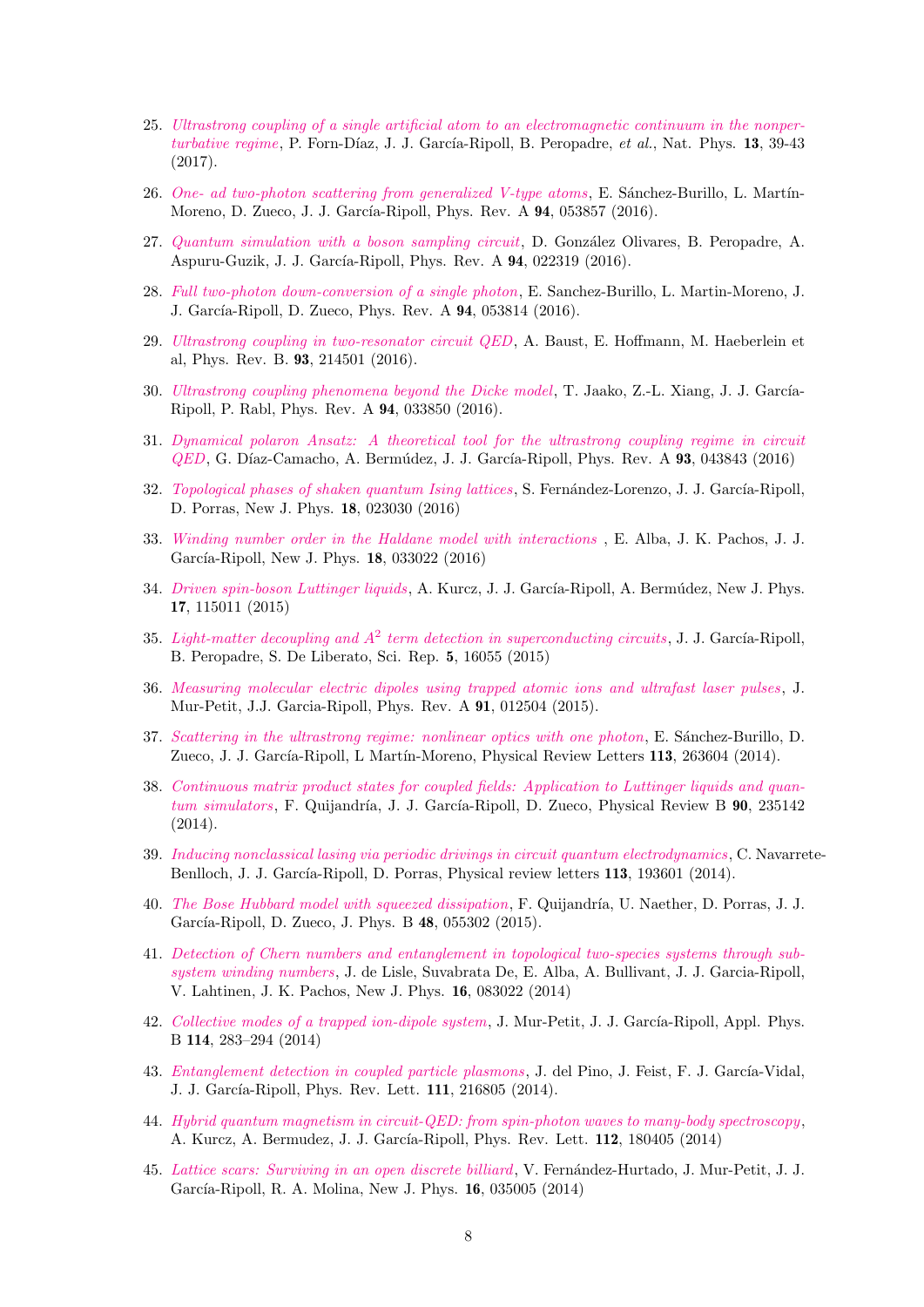- 46. [Phase Stabilization of a Frequency Comb using Multipulse Quantum Interferometry](http://dx.doi.org/10.1103/PhysRevLett.112.073603), A. Cadarso, J. Mur-Petit, J. J. García-Ripoll, Phys. Rev. Lett. 112, 073603 (2014).
- 47. [Quantum chaos in an ultra-strongly coupled bosonic junction](http://dx.doi.org/10.1103/PhysRevLett.112.074101), U. Naether, J. J. García-Ripoll, J. J. Mazo, D. Zueco, Phys. Rev. Lett. 112, 074101 (2014).
- 48. [Bose-Hubbard models with photon pairing in circuit-QED](http://dx.doi.org/10.1088/0953-4075/46/22/224024), B. Villalonga-Correa, A. Kurcz, J. J. García-Ripoll, J. Phys. B. 46, 224024 (2013).
- 49. [Circuit QED bright source for chiral entangled light based on dissipation](http://dx.doi.org/10.1103/PhysRevLett.111.073602), F. Quijandría, D. Porras, J. J. García-Ripoll, D. Zueco, Phys. Rev. Lett. 111, 073602 (2013).
- 50. [Coupling single molecule magnets to quantum circuits](http://dx.doi.org/10.1088/1367-2630/15/9/095007), M.D. Jenkins, T. Hümmer, M. J. Martínez-Pérez, J. García-Ripoll, D. Zueco, F. Luis, New J. Phys. 15, 095007 (2013).
- 51. [From Josephson junction metamaterials to tunable pseudo-cavities](http://dx.doi.org/10.1088/0953-2048/26/7/074006), D. Zueco, C. Fernández-Juez, J. Yago, U. Naether, B. Peropadre, J. J. García-Ripoll, J. J. Mazo, Supercond. Sci. Technol. 26, 074006 (2013)
- 52. [Generating and verifying graph states for fault-tolerant topological measurement-based quantum](http://dx.doi.org/10.1103/PhysRevA.88.012328) [computing in two-dimensional optical lattices](http://dx.doi.org/10.1103/PhysRevA.88.012328), J. Joo, E. Alba, J. J. García-Ripoll, T. P. Spiller, Phys. Rev. A 88 012328 (2013).
- 53. [Hall response of interacting bosonic atoms in strong gauge fields: From condensed to fractional](http://dx.doi.org/10.1103/PhysRevA.87.053611)[quantum-Hall states](http://dx.doi.org/10.1103/PhysRevA.87.053611), H Pino, E Alba, J Taron, JJ Garcia-Ripoll, N Barberán, Phys. Rev. A 87 053611 (2013)
- 54. [Lieb-Robinson bounds for spin-boson lattice models and trapped ions](http://dx.doi.org/10.1103/PhysRevLett.111.230404), J Juenemann, A Cadarso, D Perez-Garcia, A Bermudez, J. J. García-Ripoll, Phys. Rev. Lett. 111, 230404 (2013)
- 55. [Nonequilibrium and Nonperturbative dynamics of ultrastrong coupling in open lines](http://dx.doi.org/10.1103/PhysRevLett.111.243602), B. Peropadre, D. Zueco, D. Porras, J. J. García-Ripoll, Phys. Rev. Lett. 111, 243602 (2013).
- 56. [Scattering of coherent states on a single artificial atom](http://dx.doi.org/10.1088/1367-2630/15/3/035009), B. Peropadre, J. Lindkvist, I.-C. Hoi, C. M. Wilson, J. J. García-Ripoll, P. Delsing, G. Johansson, New J. Phys. 15, 035009 (2013)
- 57. [Seeing Majorana fermions in time-of-flight images of spinless fermions coupled by s-wave pair](http://dx.doi.org/10.1103/PhysRevA.88.013622)[ing](http://dx.doi.org/10.1103/PhysRevA.88.013622), J. K. Pachos, E. Alba, V. Lahtinen, J. J. García-Ripoll, Phys. Rev. A 88, 013622 (2013)
- 58. [Simulating Dirac fermions with Abelian and non-Abelian gauge fields in optical lattices](http://dx.doi.org/10.1016/j.aop.2012.10.005) , E. Alba, X. Fernandez-Gonzalvo, J. Mur-Petit, J. J. Garcia-Ripoll, Jiannis K. Pachos, Annals of Physics 328, 64-82 (2013)
- 59. [Tunable coupling engineering between superconducting resonators: From sidebands to effective](http://dx.doi.org/10.1103/PhysRevB.87.134504) [gauge fields](http://dx.doi.org/10.1103/PhysRevB.87.134504), B. Peropadre, D. Zueco, F. Wulschner, F. Deppe, A. Marx, R. Gross, J. J. García-Ripoll, Phys. Rev. B 87, 134504 (2013)
- 60. [Microwave photonics with Josephson junction arrays](http://dx.doi.org/10.1103/PhysRevB.86.024503), David Zueco, Juan José Mazo, Enrique Solano, Juan José García-Ripoll, Phys. Rev. B 86, 024503 (2012).
- 61. [Quantum tomography in position and momentum space](http://dx.doi.org/10.1140/epjd/e2012-30016-6), J. Casanova, C. E. Lopez, J. J. Garcia-Ripoll, C. F. Roos, E. Solano, Eur. Phys. J. D. 66, 222 (2012)
- 62. [Encoding relativistic potential dynamics into free evolution](http://dx.doi.org/10.1103/PhysRevA.85.052301), C. Sabín, J. Casanova, J. J. García-Ripoll, L. Lamata, E. Solano, J. León, Phys. Rev. A 85, 052301 (2012)
- 63. [Quantum Simulation of Quantum Field Theories in Trapped Ions](http://dx.doi.org/10.1103/PhysRevLett.107.260501) J. Casanova, L. Lamata, I. L. Egusquiza, R. Gerritsma, C. F. Roos, J. J. Garcia-Ripoll, E. Solano, Phys. Rev. Lett. 107, 260501 (2011).
- 64. [Quantum Simulation of the Ultrastrong Coupling Dynamics in Circuit QED](http://dx.doi.org/10.1103/PhysRevX.2.021007) D. Ballester, G. Romero, J. J. García-Ripoll, F. Deppe, E. Solano, Phys. Rev. X 2, 021007 (2012)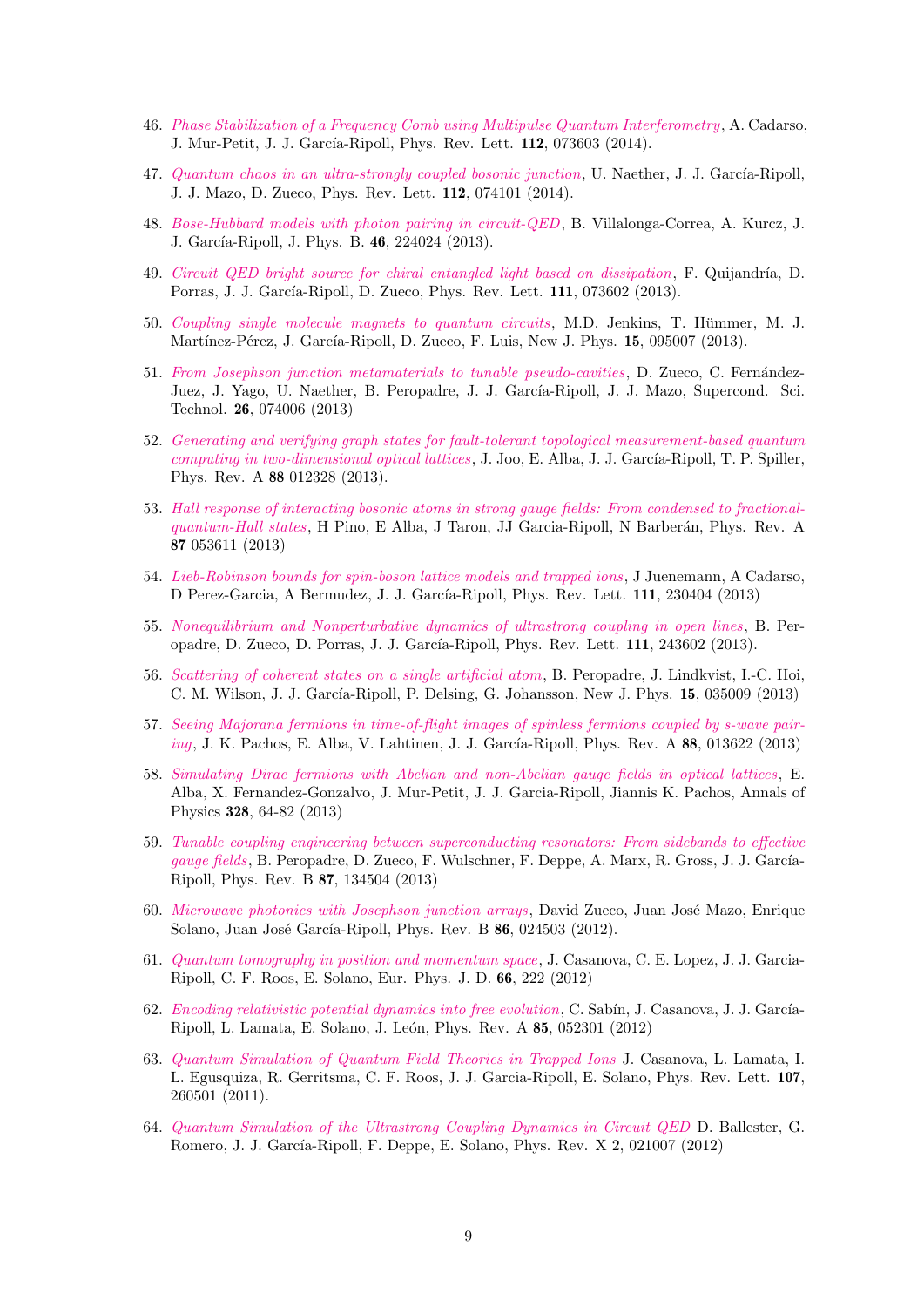- 65. [Solvable model of dissipative dynamics in the deep strong coupling regime](http://dx.doi.org/10.1140/epjst/e2012-01544-0) M. Bina, G. Romero, J. Casanova, J. J. Garcia-Ripoll, A. Lulli, F. Casagrande, E. Solano, Eur. Phys. J. Special Topics 203, 207-216 (2012)
- 66. [Temperature-independent quantum logic for molecular spectroscopy](http://dx.doi.org/10.1103/PhysRevA.85.022308), J. Mur-Petit, J. Pérez-Ríos, J. Campos-Martínez, M. I. Hernández, S. Willitsch, J. J. García-Ripoll, Phys. Rev. A 85, 022308 (2012).
- 67. [Shaping an Itinerant Quantum Field by Dissipation](http://dx.doi.org/10.1103/PhysRevLett.108.043602), D. Porras, J. J. García-Ripoll, Phys. Rev. Lett. 108, 043602 (2012)
- 68. [Approaching perfect microwave photodetection in circuit QED](http://dx.doi.org/10.1103/PhysRevA.84.063834), B. Peropadre, G. Romero, G. Johansson, C. M. Wilson, E. Solano, J. J. García-Ripoll, Phys. Rev. A 84, 063834 (2011)
- 69. [Seeing topological order in time-of-flight measurements](http://dx.doi.org/10.1103/PhysRevLett.107.235301), E. Alba, X. Fernandez-Gonzalvo, J. Mur-Petit, J. K. Pachos, J. J. Garcia-Ripoll, Phys. Rev. Lett. 107 235301 (2011)
- 70. [Quantum Simulation of Quantum Field Theories in Trapped Ions](http://dx.doi.org/10.1103/PhysRevLett.107.260501) , J. Casanova, L. Lamata, I. L. Egusquiza, R. Gerritsma, C. F. Roos, J. J. Garcia-Ripoll, E. Solano Phys. Rev. Lett. 107, 260501 (2011).
- 71. [Quantum Simulation of the Majorana Equation and Unphysical Operations](http://dx.doi.org/10.1103/PhysRevX.1.021018) , J. Casanova, C. Sabin, J. Leon, I. L. Egusquiza, R. Gerritsma, C. F. Roos, J. J. Garcia-Ripoll, E. Solano, Phys. Rev. X 1, 021018 (2011)
- 72. [Relativistic quantum mechanics with trapped ions](http://dx.doi.org/10.1088/1367-2630/13/9/095003), L. Lamata, J. Casanova, R. Gerritsma, C. F. Roos, J. J. Garcia-Ripoll, E. Solano, New J. Phys. 13 095003 (2011)
- 73. [The Fermi problem with artificial atoms in circuit QED](http://dx.doi.org/10.1103/PhysRevLett.107.150402), C. Sabín, M. del Rey, J. J. García-Ripoll, and J. León Phys. Rev. Lett. 107, 150402 (2011)
- 74. [Detecting ground state qubit self-excitations in circuit QED: slow quantum anti-Zeno effect](http://dx.doi.org/10.1103/PhysRevB.84.024516), C. Sabín, J. León, J. J. García-Ripoll, Phys. Rev. B 84, 024516 (2011)
- 75. [Quantum simulation of the Klein paradox](http://dx.doi.org/10.1103/PhysRevLett.106.060503) , R. Gerritsma, B. Lanyon, G. Kirchmair, F. Zahringer, C. Hempel, J. Casanova, J. J. García-Ripoll, E. Solano, R. Blatt, C. F. Roos, Phys.Rev.Lett. 106, 060503 (2011)
- 76. [Deep Strong Coupling Regime of the Jaynes-Cummings model](http://dx.doi.org/10.1103/PhysRevLett.105.263603), J. Casanova, G. Romero, I. Lizuain, J. J. Garcia-Ripoll, E. Solano. Phys. Rev. Lett. 105, 263603 (2010).
- 77. [Mapping the spatial distribution of entanglement in optical lattices](http://dx.doi.org/10.1103/PhysRevA.82.062321), Emilio Alba, Geza Tóth, Juan Jose García-Ripoll. Phys. Rev. A 82, 062321 (2010).
- 78. [Observation of the Bloch-Siegert Shift in a Qubit-Oscillator System in the Ultrastrong Coupling](http://dx.doi.org/10.1103/PhysRevLett.105.237001) [Regime](http://dx.doi.org/10.1103/PhysRevLett.105.237001), P. Forn-Díaz, J. Lisenfeld, D. Marcos, J. J. García-Ripoll, E. Solano, C. J. P. M. Harmans, J. E. Mooij, Phys. Rev. Lett. 105, 237001 (2010).
- 79. [Klein tunneling and Dirac potentials in trapped ions](http://dx.doi.org/10.1038/nphys1730), J. Casanova, J. J. Garcia-Ripoll, R. Gerritsma, C. F. Roos, E. Solano, Phys. Rev. A 82, 020101(R) (2010).
- 80. [Beyond the Jaynes-Cummings model: circuit QED in the ultrastrong coupling regime](http://dx.doi.org/10.1038/nphys1730), T. Niemczyk, F. Deppe, H. Huebl, E. P. Menzel, F. Hocke, M. J. Schwarz, J. J. Garcia-Ripoll, D. Zueco, T. Hümmer, E. Solano, A. Marx, R. Gross, Nature Phys. 6 772-776 (2010).
- 81. [Zeno physics in ultrastrong circuit QED](http://dx.doi.org/10.1103/PhysRevA.81.062131), I. Lizuain, J. Casanova, J. J. Garcia-Ripoll, J. G. Muga, E. Solano. Phys. Rev. A 81, 062131 (2010).
- 82. [Dynamics of entanglement via propagating microwave photons](http://dx.doi.org/10.1103/PhysRevB.81.184501), C. Sabin, J. J. Garcia-Ripoll, E. Solano, J. Leon, Phys. Rev. B 81, 184501 (2010)
- 83. [Switchable ultrastrong coupling in circuit QED](http://dx.doi.org/10.1103/PhysRevLett.105.023601), B. Peropadre, P. Forn-Diaz, E. Solano, J. J. Garcia-Ripoll, Phys. Rev. Lett. 105, 023601 (2010)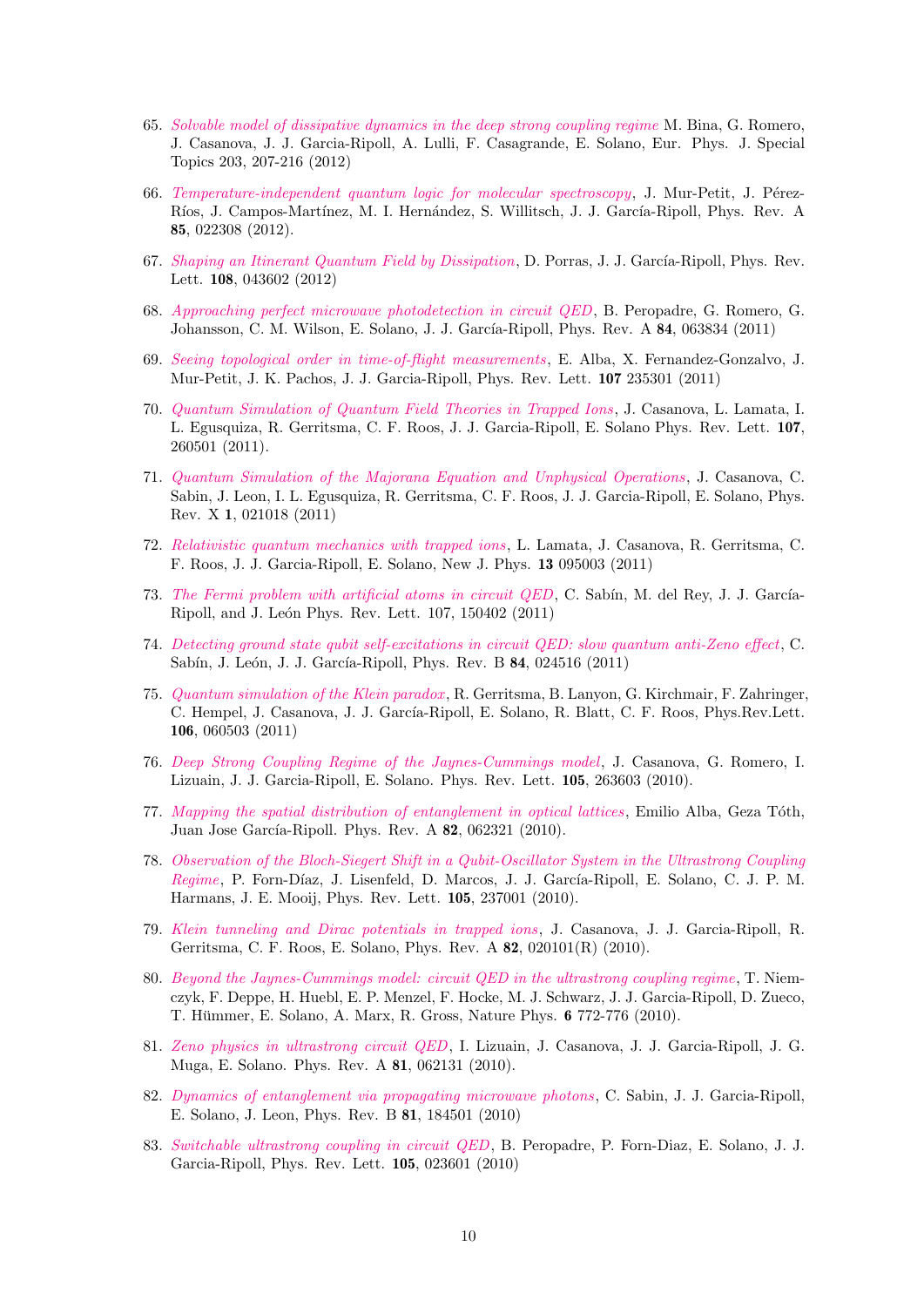- 84. [Photodetection of propagating quantum microwaves in circuit QED](http://dx.doi.org/10.1088/0031-8949/2009/T137/014004) G. Romero, J. J. García-Ripoll, E. Solano, Physica Scripta 2009 014004 (2009)
- 85. [Correlated hopping of bosonic atoms induced by optical lattices](http://dx.doi.org/10.1088/1367-2630/11/9/093028) M. Ekcholt, J. J. García-Ripoll, New J. of Phys. 11, 093028 (2009)
- 86. [Microwave Photon Detector in Circuit QED](http://dx.doi.org/10.1103/PhysRevLett%2E102%2E173602) G. Romero, J. J. García-Ripoll, E. Solano, Phys. Rev. Lett. 102, 173602 (2009)
- 87. [Preparation of Decoherence Free Cluster States with Optical Superlattices](http://dx.doi.org/10.1103/PhysRevA.79.022309) Liang Jiang, Ana Maria Rey, Oriol Romero-Isart, Juan Jose Garcia-Ripoll, Anna Sanpera, Mikhail D. Lukin, Phys. Rev. A 79, 022309 (2009)
- 88. [Lieb-Liniger Model of a Dissipation-Induced Tonks-Girardeau Gas](http://dx.doi.org/10.1103/PhysRevA.79.023614) S. Dürr, J. J. García-Ripoll, N. Syassen, D. M. Bauer, M. Lettner, J. I. Cirac, G. Rempe, Phys. Rev. A 79, 023614 (2009)
- 89. [Dissipation induced Tonks-Girardeau gas in an optical lattice](http://dx.doi.org/10.1088/1367-2630/11/1/013053) J. J. García-Ripoll, S. Dürr, N. Syassen, D. M. Bauer, M. Lettner, G. Rempe, J. I. Cirac, New J. Phys. 11, 013053 (2009)
- 90. [Strong Dissipation Inhibits Losses and Induces Correlations in Cold Molecular Gases](http://dx.doi.org/10.1126/science.1155309) N. Syassen, D. M. Bauer M. Lettner, T. Volz, D. Dietze, J. J. García-Ripoll, J. I. Cirac, G. Rempe, S. Dürr, Science, 320, 1329-1331 (2008)
- 91. [Pair condensation of bosonic atoms induced by optical lattices](http://dx.doi.org/10.1103/PhysRevA.77.063603) M. Eckholt, J. J. García-Ripoll, Phys. Rev. A 77, 063603 (2008)
- 92. [Dynamical creation of bosonic Cooper-like pairs](http://dx.doi.org/10.1103/PhysRevLett.100.110406) T. Keilmann, J. J. García-Ripoll, Phys. Rev. Lett. 100, 110406 (2008)
- 93. [Chiral entanglement in triangular lattice models](http://dx.doi.org/10.1103/PhysRevA.77.012106) D. I. Tsomokos, J. J. García-Ripoll, N. R. Cooper, J. K. Pachos, Phys. Rev. A 77, 012106 (2008)
- 94. [Quantum simulation of Anderson and Kondo lattices with superconducting qubits](http://dx.doi.org/10.1103/PhysRevB.77.024522) J. J. García-Ripoll, E. Solano, M. A. Mart´ın-Delgado, Phys. Rev. B 77, 024522 (2008)
- 95. [Quantum Ratchets for Quantum Communication with Optical Superlattices](http://dx.doi.org/10.1103/PhysRevA.76.052304) O. Romero-Isart, J. J. García-Ripoll, Phys. Rev. A **76**, 052304 (2007)
- 96. [Fragmentation and destruction of the superfluid due to frustration of cold atoms in optical](http://dx.doi.org/10.1088/1367-2630/9/5/139)  $lattices$  J. J. García-Ripoll, J. Pachos, New J. Phys.  $9$  139 (2007)
- 97. [Efficient algorithm for multi-qudit twirling for ensemble quantum computation](http://dx.doi.org/10.1103/PhysRevA.75.042311) G. Toth, J. J. García-Ripoll, Phys. Rev. A 75, 042311 (2007)
- 98. [How much entanglement can be generated between two atoms by detecting photons?](http://dx.doi.org/10.1103/PhysRevLett.98.010502) L. Lamata, J. J. García-Ripoll, J. I. Cirac, Phys. Rev. Lett. 98, 010502 (2007)
- 99. [Time evolution of Matrix Product States](http://dx.doi.org/10.1088/1367-2630/8/12/305) J. J. García-Ripoll, New Journal of Physics, 8 305 (2006)
- 100. [Ground state cooling of atoms in optical lattices](http://dx.doi.org/10.1103/PhysRevA.74.013622) M. Popp, J. J. García-Ripoll, K. G. H. Vollbrecht, J. I. Cirac, Phys. Rev. A 74, 013622 (2006)
- 101. [Cooling toolbox for atoms in optical lattices](http://dx.doi.org/10.1088/1367-2630/8/8/164) M. Popp, J. J. García-Ripoll, K. G. H. Vollbrecht, J. I. Cirac, New J. Phys. 8, 164 (2006)
- 102. [Coherent control of trapped ions using off-resonant lasers](http://dx.doi.org/10.1103/PhysRevA.71.062309) J. J. García-Ripoll, P. Zoller, J. I. Cirac, Phys. Rev. A 71, 062309 (2005)
- 103. [Matrix Product Density Operators: Simulation of finite-T and dissipative systems](http://dx.doi.org/10.1103/PhysRevLett.93.207204) F. Verstraete, J. J. García-Ripoll, J. I. Cirac, Phys. Rev. Lett. **93**, 207204 (2004).
- 104. [Implementation of Spin Hamiltonians in Optical Lattices](http://dx.doi.org/10.1103/PhysRevLett.93.250405) J. J. García-Ripoll, M. A. Martín-Delgado, J. I. Cirac, Phys. Rev. Lett. 93, 250405 (2004).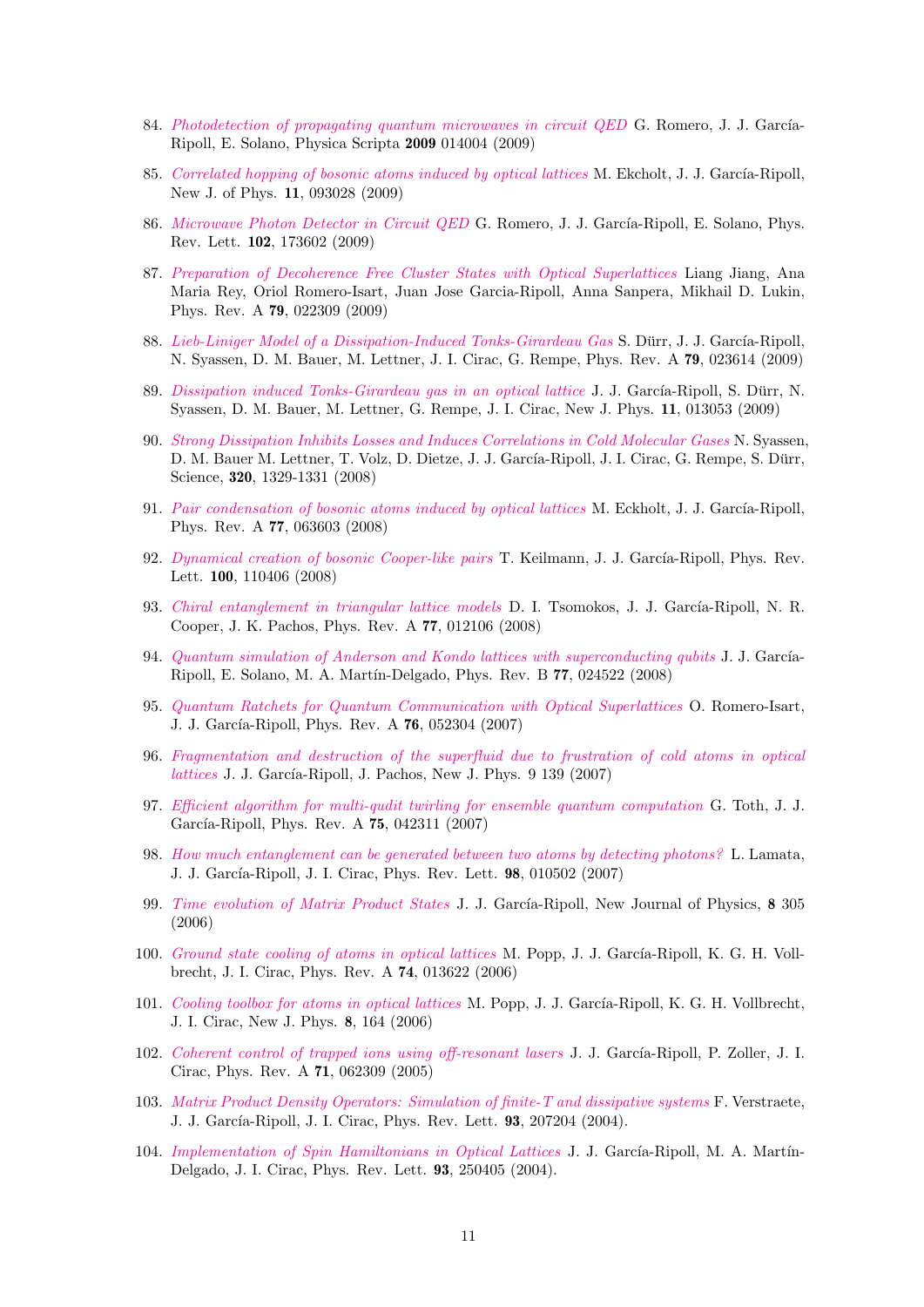- 105. Variational ansatz for the superfluid Mott-insulator transition in optical lattices J. J. García-Ripoll, C. Kollath, U. Schollwöck, P. Zoller, J. von Delft & J. I. Cirac, Optics Express 12, 42 (2004).
- 106. [Speed–optimized 2–qubit gates with laser coherent control techniques for ion trap quantum com](http://dx.doi.org/10.1103/PhysRevLett.91.157901)[puting](http://dx.doi.org/10.1103/PhysRevLett.91.157901) J. J. García-Ripoll, P. Zoller & J. I. Cirac, Phys. Rev. Lett.  $91, 157901$  (2003).
- 107. Scattering of dipole-mode vector solitons: Theory and experiment W. Krolikowski, G. Mc-Carthy, Y. S. Kivshar, C. Weilnau, C. Denz, J J. García-Ripoll & V. M. Pérez-García, Phys. Rev. E 68, 016612 (2003)
- 108. [Quantum computation with cold bosonic atoms in an optical lattice](http://xxx.arxiv.org/abs/quant-ph/0406144) J. J. García-Ripoll & J. I. Cirac, Phil. Trans. R. Soc. Lond. A 361, 1537-1548 (2003).
- 109. [Spin dynamics for bosons in an optical lattice](http://dx.doi.org/10.1088/1367-2630/5/1/376) J. J. García-Ripoll & J. I. Cirac, New J. Phys. 5, 76 (2003).
- 110. [Quantum computation with unknown parameters](http://dx.doi.org/10.1103/PhysRevLett.90.127902) J. J. García-Ripoll & J. I. Cirac, Phys. Rev. Lett. 90, 127902 (2003)
- 111. A quasilocal Gross-Pitaevskii equation for Bose-Einstein condensates with self-attraction J. J. García-Ripoll, V. V. Konotop, B. Malomed, V. M. Pérez-García, Mathematics and Computers in Simulation, 62, 21 (2003).
- 112. [Split vortices in optically coupled Bose-Einstein condensates](http://dx.doi.org/10.1103/PhysRevA.66.021602) J. J. García-Ripoll, V. M. Pérez-García & F. Sols, Phys. Rev. A  $66$ , 021602 (2002)
- 113. Multipole-spatial-vector-solitons A. S. Desyatnikov, D. Neshev, E. A. Ostrovskaya, Y. S. Kivshar, W. Krolikowvski, B. Luther-Davies, J. J. García-Ripoll & V. M. Pérez-García Optics Letters 26, 435 (2002).
- 114. Construction of exact solutions by spatial traslations in inhomogeneous Nonlinear Schrödinger [equations](http://dx.doi.org/10.1103/PhysRevE.64.056602) J. J. García-Ripoll, V. M. Pérez-García, & V. Vekslerchik, Phys. Rev. E 64, 056602 (2001)
- 115. Vortex revivals with trapped light G. Molina-Terriza, L. Torner, E. M. Wright, J. J. García-Ripoll & V. M. Pérez-García, Optics Lettter  $26$ , 1601 (2001)
- 116. [Structural instability of vortices in Bose-Einstein condensates](http://dx.doi.org/10.1103/PhysRevLett.87.140403) J. J. García-Ripoll, G. Molina-Terriza, V. M. Pérez-García, L. Torner, Phys. Rev. Lett. 87, 140403 (2001)
- 117. [Vortex bending and tightly packed vortex lattices in Bose-Einstein condensates](http://dx.doi.org/10.1103/PhysRevA.64.053611) J. J. García-Ripoll, V. M. Pérez-García, Phys. Rev. A 64, 053611 (2001)
- 118. Optimizing Nonlinear Schrödinger functionals with Sobolev Gradients: Applications to Quan[tum Mechanics and Nonlinear Optics](http://dx.doi.org/10.1137/S1064827500377721) J. J. García-Ripoll, V. M. Pérez-García SIAM J. Sci. Comp. 23, 1315–1333 (2001).
- 119. [Anomalous rotational properties of Bose-Einstein condensates in asymmetric traps](http://dx.doi.org/10.1103/PhysRevA.64.013602) J. J. García-Ripoll, V. M. Pérez-García, Phys. Rev. A 64, 013602 (2001)
- 120. [Vortex nucleation and hysteresis phenomena in rotating Bose-Einstein condensates](http://dx.doi.org/10.1103/PhysRevA.63.041603) J. J. García-Ripoll, V. M. Pérez-García, Phys. Rev. A 63, 041603 (2001)
- 121. Moment analysis of paraxial propagation in a nonlinear graded index fibre V. M. Pérez-García, P. Torres, J. J. García-Ripoll, and H. Michinel, J. Opt. B 2, 353 (2000).
- 122. Dynamics of quasi-collapse in nonlinear Schrödinger equations V. M. Pérez-García, V. V. Konotop & J. J. García-Ripoll, Phys. Rev. E  $62$ , 4300 (2000).
- 123. [Two-mode theory of vortex stability in multicomponent Bose-Einstein condensates](http://dx.doi.org/10.1103/PhysRevA.62.033601) V. M. Pérez-García & J. J. García-Ripoll, Phys. Rev. A 62, 033601 (2000)
- 124. [Dipole-mode vector solitons](http://dx.doi.org/10.1103/PhysRevLett.84.4264) J. J. García-Ripoll, V. M. Pérez-García, E. A. Ostrovskaya & Y. S. Kivshar, Phys. Rev. Lett. 85, 82 (2000)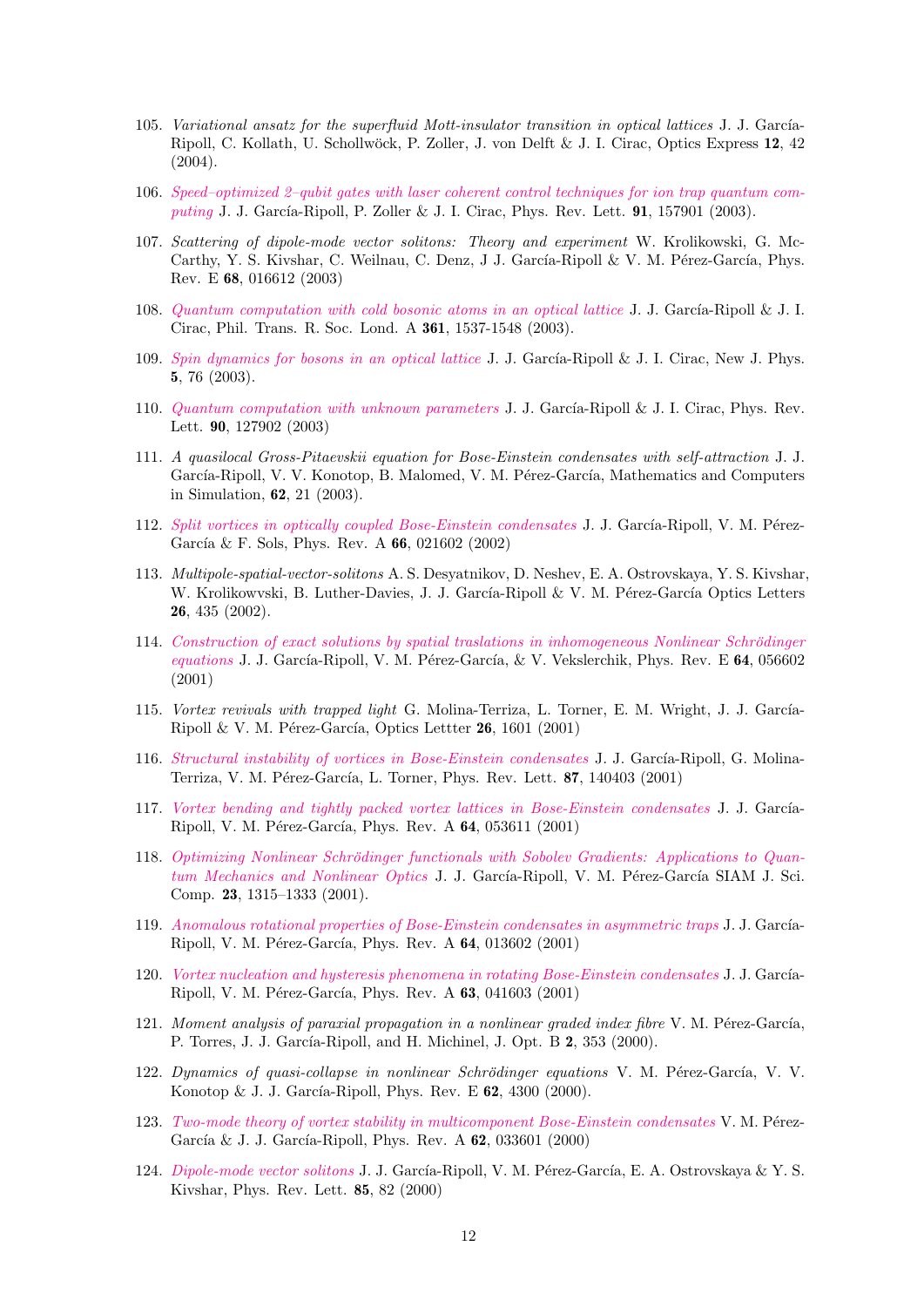- 125. [Stable and unstable vortices in multicomponent Bose-Einstein condensates](http://dx.doi.org/10.1103/PhysRevLett.84.4264) J. J. García-Ripoll  $&$  V. M. Pérez-García, Phys. Rev. Lett. 84, 4264 (2000)
- 126. [Spin monopoles with Bose-Einstein condensates](http://dx.doi.org/10.1103/PhysRevA.61.053609) J. J. García-Ripoll, J. I. Cirac, J. Anglin, V. M. Pérez-García & P. Zoller, Phys. Rev. A 61, 053609-1 (2000)
- 127. Extended parametric resonances in Nonlinear Schrödinger systems J. J. García-Ripoll, V. M. Pérez-García & P. Torres, Phys. Rev. Lett.  $83, 1715$  (1999)
- 128. Stability of vortices in rotating traps: A  $3D$  analysis J. J. García-Ripoll & V. M. Pérez-García, Phys. Rev. A 60, 4864 (1999)
- 129. [Barrier resonances in Bose-Einstein condensation](http://dx.doi.org/10.1103/PhysRevA.59.2220) J. J. García-Ripoll & V. M. Pérez-García, Phys. Rev. A 59, 2220 (1999).

### Books, proceedings and reviews

- 1. Quantum information processing with cold atoms and trapped ions J. J. García-Ripoll, P. Zoller & J. I. Cirac, Lectures on Quantum Information, D. Bruß& G. Leuchs. Eds., Wiley-VCH, (2007) 978-3-527-40527-5
- 2. Quantum information processing with cold atoms and trapped ions J. J. García-Ripoll, P. Zoller & J. I. Cirac, J. Phys. B 38 S567-S578 (2005)
- 3. Implementing quantum information processing with atoms, ions and photons P. Zoller, J. I. Cirac, Luming Duan, J. J. Garcia-Ripoll Quantum Entanglement and Information Processing, (Les Houches Summer School, 2003), D. Estève, J.-M. Raimond and J. Dalibard Eds. Elsevier (2004).
- 4. Strong correlation effects and quantum information theory of low dimensional atomic gaes B. Paredes, J. J. Garcia-Ripoll, P. Zoller, J. I. Cirac Quantum Gases in Low Dimensions (Les Housches Summer School 2003), J. Phys. IV France, 116 (2004).
- 5. PROPAGATING FIELDS Light molecules: dipole-mode vector solitons W. Krolikowski, B. Luther-Davies, G. McCarthy, M. Geisser, Y. S. Kivshar, E. A. Ostrovskaya, C. Weilnau, C. Denz, J. J. Garćía-Ripoll, V. M. Pérez-García Optics and Photonics News (2000).
- 6. Scattering of light by molecules of light J. J. García-Ripoll, V. M. Pérez-García, W. Krolikowski, G. McCarthy, B. Luther-Davies, D. Neshev, E. Ostrovskaya & Y. Kivshar. OSA Technical Digest (Optical Society of America, Washington DC, 2001), pp. 455-457, ISBN 1-55752-670-2.
- 7. Multipole optical vector solitons A. S. Desyatnikov, D. Neshev, Y. S. Kivshar, E. A. Ostrovskaya, W. Krolikowski, B. Luther-Davies, J. J. García-Ripoll, V. M. Pérez-García. OSA Technical Digest (Optical Society of America, Washington DC, 2001), pp. 458-460, ISBN 1-55752-670-2.

### Conferences organization

- 1. [Quantum Simulation and Computation 2019](http://qsc2019.hbar.es) , Madrid (ES), 2019-10-14/19.
- 2. [Quantum Science: Implementations](http://benasque.org/2018qsi/), Benasque (ES), 2018-06-25 / 07-13.
- 3. [Quantum Simulation and Computation 2018](http://qsc2018.hbar.es) , Bilbao (ES), 2018-02-12/16.
- 4. Información Cuántica en España, ICE-4, Madrid (ES), 2017-07-10/14.
- 5. [Numerical Methods for Quantum Optics](http://quinfog.hbar.es/workshops/numerics-in-quantum-optics-2017/), Madrid 2017–01-26 / 27.
- 6. [Quantum Science: Implementations](http://benasque.org/2016qsi/), Benasque (ES), 2016-06-29 / 07-10.
- 7. Información Cuántica en España, ICE-3, Mallorca (ES) 2016-4-13 / 15.
- 8. [Quantum Science: Implementations](http://benasque.org/2014qsi/), Benasque (ES), 2014-06-29 / 07-19.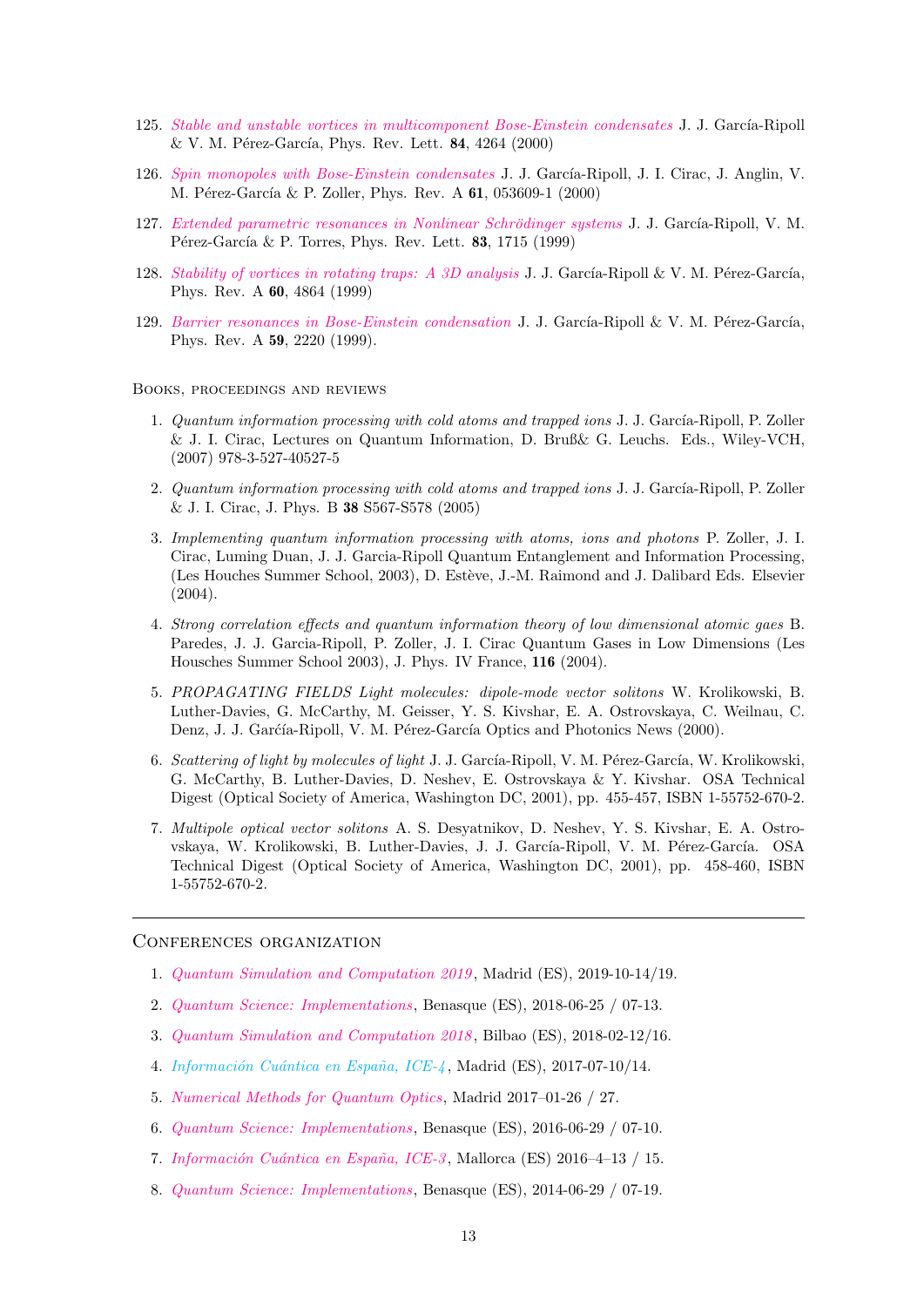- 9. Información Cuántica en España, ICE-0, Madrid (ES) 2012.
- 10. 18th Central European Workshop on Quantum Optics, Madrid (ES) 2011-05-30 / 06-03.
- 11. Theory of Quantum Computation, Communication and Cryptography, Madrid (ES) 2011-05-24 / 26.
- 12. Benasque Workshop on Quantum Simulation, Centro de Ciencias de Benasque (ES), 2011-02-28 / 03-05.
- 13. Workshop Circuit QED for Quantum Information, UPV/EHU, Bilbao (ES), 2009-08-5/7
- 14. Quantum Information and Solid-State Systems, Bilbao (ES), 2009-08-5/7

### Invited talks

- 1. Multi-photon processes in waveguide-QED, invited talk, Quantum Emitters in Non-Conventional Baths, 2019-01-14/16, Garching bei München, Alemania.
- 2. Nonequilibrium physics in superconducting microwave photonics, invited talk, New Trends in Complex Quantum Systems Dynamics, 2019-04-06/10, Venecia, Italia.
- 3. From quantum computing to quantum-inspired computations, invited talk, Quantum Technologies: Academia Meets Industry, 2019-09-21/22, Shanghai, China.
- 4. From Quantum Computing to Quantum Inspired Algorithms, invited talk, Mission 1000 Quantum Science and Technologies, 2019-10-22/24, INL, Braga, Portugal.
- 5. Few photon physics in superconducting circuits, invited talk, Quantum Simulation and Quantum Devices 2019, 2019-11-18/23, Beijing, China.
- 6. Qubit-photon corner states and other ultrastrong coupling physics, invited talk, 1st Workshop on Molecular Quantum Technology (MQT 2019), 2019-12-16/20, Puerto Natales, Chile.
- 7. Single and multiphoton scattering in the ultrastrong coupling regime, invited talk, Waveguide QED, 2018-06-04/08, Mazara del Vallo (IT).
- 8. Quantum Microwave Photonics with Superconducting Circuits, invited talk, Central European Workshop on Quantum Optics, 2018-05-21/25, Mallorca (ES).
- 9. Ultrastrong coupling with propagating photons, invited talk, Workshop on quantum light-matter interactions in low dimensions, 2017-05-8/12, ICFO (ES).
- 10. Ultrastrong light-matter interaction, invited talk, New Trends in Complex Quantum Systems Dynamics, 2017-05-8–12, Cartagena (ES).
- 11. Microwave Quantum Photonics, invited talk, Información Cuántica en España, ICE-3, 2016-04-13/15, Mallorca (ES).
- 12. Quantum simulation with microwave quantum photonics, invited talk, PQE 2016, 2016-1-3/8, Snowbird / Utah (US).
- 13. Superconducting circuit microwave photonics, invited talk, Light-matter interactions in low dimensions, ITAMP workshop 2015-06-28, Cambridge (US).
- 14. DMRG studies of Quantum Optics, invited talk, Workshop and Symposium on DMRG Technique for Strongly Correlated Systems in Physics and Chemistry, 2015-06-22/27, Natal (Brasil).
- 15. Winding number in interacting Haldane model, invited talk, 17th Symposium on Topological Quantum Information, 2015-04-16/17, Garching (Munich) (DE).
- 16. Light-matter interactions in superconducting circuits, Advanced Many-body and Statistical Methods in Mesoscopic Systems II, 2014-09-01/09, Brasov (RO).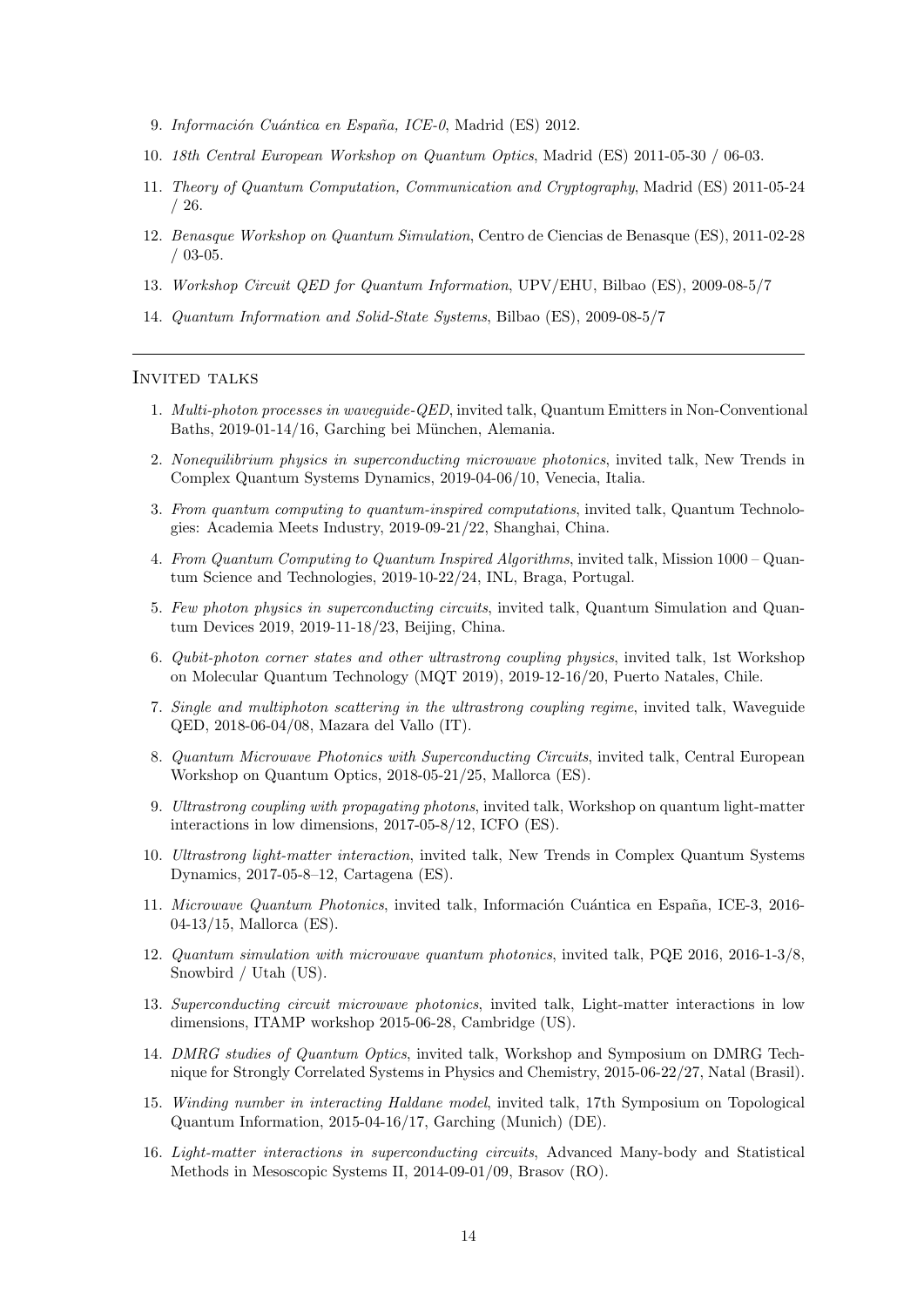- 17. Lieb-Robinson bounds for trapped ions, 1st Workshop on Quantum Simulations with Trapped Ions (IQsim13), 2013-12-16/19, Brighton (UK).
- 18. Scattering of Photons and Limits of Ultrastrong Light-matter Coupling in Open Transmission Lines, PIERS 2013 Stockholm (SE)
- 19. Quantum Computation with Circuit QED Systems, CLEO, 2013-08-08, San Jose, (USA).
- 20. Quantum simulation and detection of topological order, New Trends in Complex Quantum System Dynamics, 2013-04-11, Cartagena (ES).
- 21. Quantum simulation with atoms and circuits, Workshop on Quantum Simulations II, 2012-10- 22–25, Bilbao (ES).
- 22. Propagating microwave photons in superconducting circuits, Quantum Technologies III, 2012- 09-9–15, Warsaw (PL).
- 23. Topología en átomos ultrafríos, Nolineal 2012, Zaragoza (ES).
- 24. Temperature independent quantum logic for molecular spectroscopy, Iota-COST workshop on cold molecular ions, 2011–09–23/25, Sandjberg (DK).
- 25. Quantum Simulation and Quantum Logic Spectroscopy with Trapped ions, QIon 2011–04–26/29, Madrid (ES).
- 26. Quantum Simulation and Computation with Trapped ions, IOTA Kick-off Meeting, 2011–03– 23/25, Heidelberg (DE).
- 27. Strong and Ultrastrong coupling in circuit-QED, Solid, Bilbao (ES), 2010-02-8/12
- 28. Microwave Photon Detection in circuit-QED Consolider QOIT Meeting, 2009-02-02/03, Madrid (ES).
- 29. Pairing and entanglement of bosonic atoms ESF Quantum Optics conference, 2008-02-24 / 03-01, Obergurgl (AT)
- 30. Ground state cooling of cold atoms in optical lattices Cooling and thermodynamics of quantum systems, 2007-08-24/31 Safed (IL).
- 31. Cold atoms for quantum information and simulation Quantum Information Workshop, MaCS 06 Conference, 2006-06-12/15 Pecs (HU).
- 32. Coherent control of trapped ions using off-resonant lasers Minerva Workshop on Quantum Atom Optics, 2005-10-30/11-03, Eilat (IL).
- 33. Coherent control of trapped ions using off-resonant lasers Obergurgl Quantum Optics Conference, 2005-02-27 / 03-03 Obergurgl (AT).
- 34. Speed optimized 2-qubit gates with laser coherent control techniques International Conference on Quantum Optics (ICQO) 2004-05-28 / 06-11, Minsk (BY).
- 35. ECL: Embeddable Common–Lisp International Lisp Conference 2002-11-27/30 San Francisco (U. S. A.).

#### Other contributions to conferences

- 1. Two-photon Scattering in USC regime, APS March Meeting, 2019-03-04/8, Boston (US).
- 2. Universal Quantum Neural Networks as efficient unitary operations, Quantum Machine Learning & Biomimetic Quantum Technologies, 2018-03-19/23 Bilbao (ES).
- 3. Multiphoton Scattering Tomography with Coherent States, APS March Meeting, 2018-03-5/9, Los Angeles (US).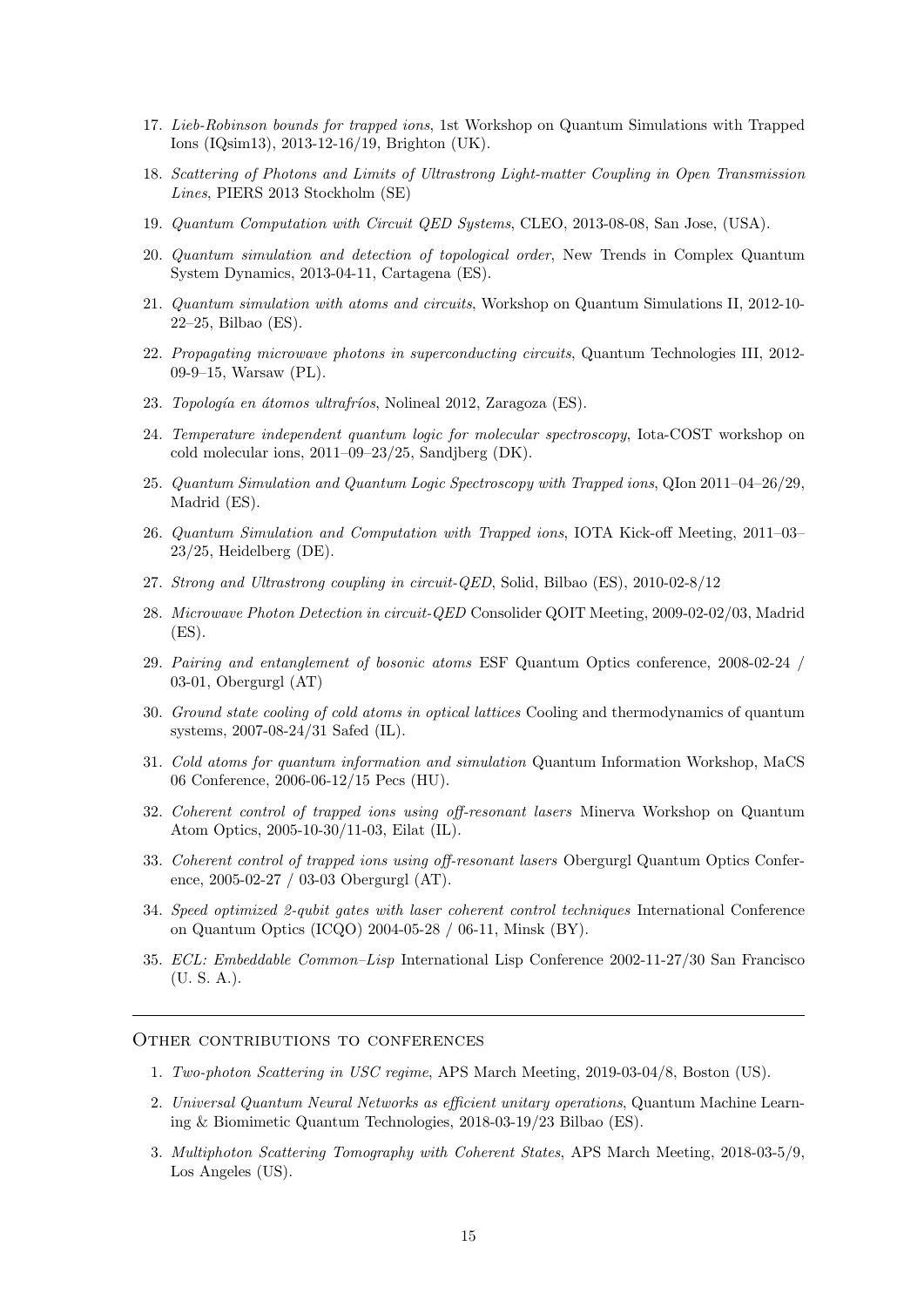- 4. Scattering theory in the ultrastrong coupling regime, APS March Meeting, 2017-03-13/17, New Orleans (US).
- 5. Spin models and boson sampling, APS March Meeting, 2016-03-14/18, Baltimore (US).
- 6. Topological phases in the Haldane model with interactions, poster, BEC 2015 Conference: Frontiers in Quantum Gases, 2015-09-5/11 Sant Feliu (ES).
- 7. Light-matter decoupling and A2 term detection in superconducting circuits, APS March Meeting, 2015-3-03/07, in San Antonio, Texas (US).
- 8. Quantum simulations of strongly correlated spin-boson models, Quantum Simulations, 2015-02- 22/27, Benasque (ES).
- 9. Simulating atoms and photons with circuits, 2nd International Workshop on Quantum Coherence and Decoherence (IWQCD2),  $2014-08-25/29$ , Medellín (CO).
- 10. Dynamics of superconducting qubits in open transmission lines, APS March Meeting, 2014-03- 03/07, Denver (USA).
- 11. Multipulse Quantum Interferometry: algorithms for frequency comb stabilization and characterization, QIPC, Florence 2013-06-30/07-05 (IT).
- 12. Shaping an Itinerant Quantum Field into a Multimode Squeezed Vacuum by Dissipation, J. J. Garcia-Ripoll & D. Porras, APS March Meeting 2012-02-27/03-02, Boston (USA).
- 13. Strain and Dirac equations in optical lattices, poster, Bose-Einstein Condensation 2011, 2011– 11–23/25, Sant Fleiu de Guixols (ES).
- 14. Sidebands and squeezing in open transmission lines, poster, SOLID Workshop, 2010–10–07/08, Munich (DE).
- 15. Quantum Simulation, Trobades Cientifiques de la Mediterranea, 2010-09-29 2010-10-02, Menorca (ES).
- 16. From µ-wave photodetection to switchable interactions in circuit QED, International Conference on Quantum Optics, 2010-02-21/26, Obergurgl, Tirol, Austria.
- 17. Microwave Photon Detection in circuit-QED, poster, QIPC 2009 International Conference on Quantum Information Processing and Communication, 2009–09–21/25 Roma (IT).
- 18. Pair condensation of bosonic ultracold atoms poster, BEC 2009, 2009–09–5/11, San Feliu de Guixols (ES).
- 19. Microwave Photon Detection in circuit-QED poster International Workshop and School on Solid State Based Quantum Information Processing, 2009–06–01/03, Herrsching (DE).
- 20. Microwave Photon Detection in circuit-QED APS March Meeting 2009, Pittsburgh (USA).
- 21. Pairing of cold atoms in optical superlattices poster, Recent progress in the studies of quantum gases, 2007-06-27/30, Paris (FR).
- 22. Feschbach ramping for cold atoms in optical lattices: an MPS study poster, ICAP 2006, Innsbruck (AT).
- 23. Feschbach ramping for cold atoms in optical lattices: an MPS study J. J. García-Ripoll. Poster, CATCOM 2006, Dresden (DE).
- 24. Frustrated models with cold atoms in optical lattices DPG Tagungen, 2006-03-13/17, Frankfurt (DE).
- 25. Frustration and cold atoms in Optical Lattices poster, ESF Cold Atoms Conference, 2005-09- 11/15, San Feliu (ES).
- 26. Coherent control of trapped ions using off-resonant lasers DPG Tagungen, 2005-03-04/08, Berlin (DE).